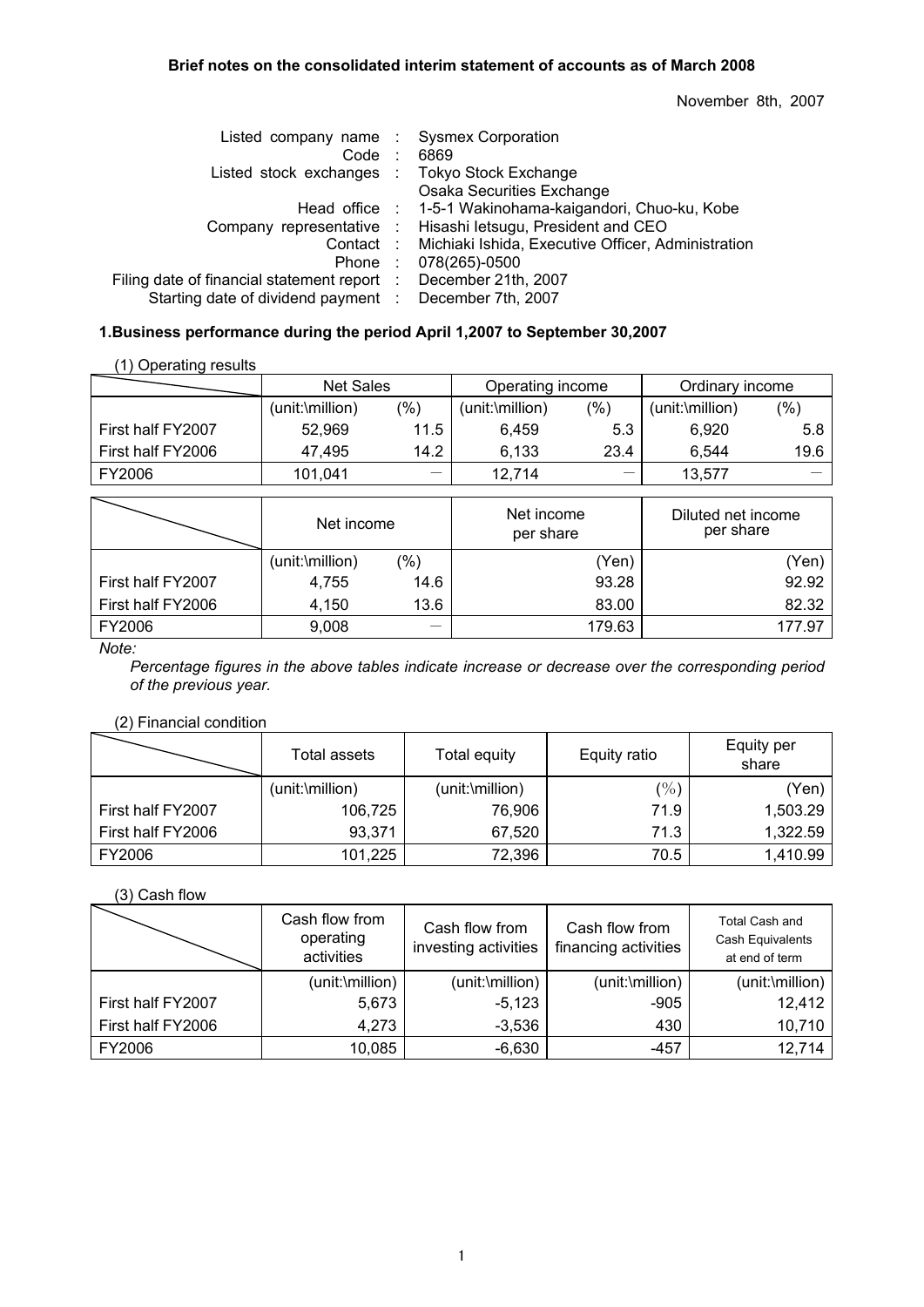# **2. Dividend**

|                      |                          | Dividend per share |        |  |  |  |  |
|----------------------|--------------------------|--------------------|--------|--|--|--|--|
|                      | Interim                  | Year-end           | Annual |  |  |  |  |
|                      | (Yen)                    | (Yen)              | (Yen)  |  |  |  |  |
| FY2006               | 16.00                    | 20.00              | 36.00  |  |  |  |  |
| FY2007               | 20.00                    | -                  | 40.00  |  |  |  |  |
| FY2007<br>(Forecast) | $\overline{\phantom{0}}$ | 20.00              |        |  |  |  |  |

# **3.Business forecast for the fiscal year ended March 31, 2008** (unit:\million)

| Operating<br>Net Sales<br>Ordinary income<br>income             |  |  |  |  |  |  |  |            |         |                              |
|-----------------------------------------------------------------|--|--|--|--|--|--|--|------------|---------|------------------------------|
|                                                                 |  |  |  |  |  |  |  | Net income |         | Net income<br>per share(Yen) |
| 15,300 12.7%<br>10.8% l<br>18.0%<br>15,000<br>112,000<br>Annual |  |  |  |  |  |  |  | 9.800      | $8.8\%$ | 192.15                       |

*Note:* 

*Percentage figures in the above tables indicate increase/decrease over the corresponding period of previous year.* 

### 4. **Other information**

- (1) Changes in significant subsidiaries: No
- (2) Changes of the method of accounting policies: Yes
- (3) Numbers of shares outstanding (Ordinary Shares)
- Number of shares outstanding at the end of the periods (including treasury stock): 51,122,708 shares for first half FY2007 and 50,398,396 shares for First half FY2006 and 50,654,596 shares for FY2006.

Number of treasury stock at the end of the periods: 93,978 shares for first half FY2007 and 90,068 shares for First half FY2006 and 91,217 shares for FY2006

Disclaimer:

Forecast contains current data which is built with hypothesis, and may contain future risk and uncertain events. SYSMEX may revise this forecast in the future if necessary.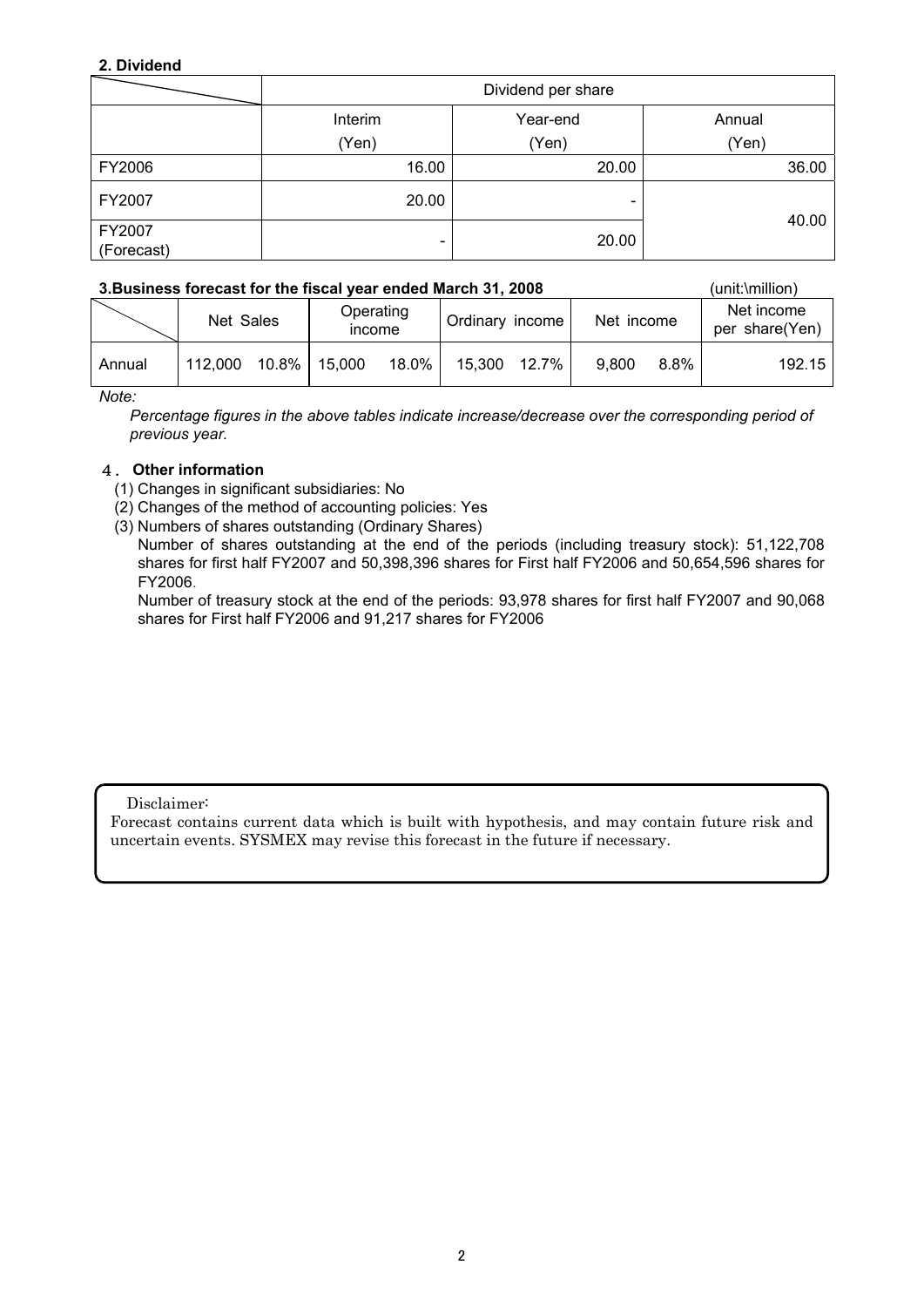### 1. Financial performance

(1) Performance analysis

1) Summary of financial performance during FY2007

<Consolidated results> (Unit: millions of yen)

|                  | First half of<br>FY2007 | Previous half fiscal<br>vear | Change | Rate of<br>change |
|------------------|-------------------------|------------------------------|--------|-------------------|
| Sales            | 52,969                  | 47.495                       | 5,473  | 11.5%             |
| Operating income | 6,459                   | 6,133                        | 326    | 5.3%              |
| Ordinary income  | 6,920                   | 6,544                        | 376    | 5.8%              |
| Net income       | 4,755                   | 4,150                        | 605    | $14.6\%$          |

During the first half fiscal year of 2007, Japanese economy continued moderate growth with good performance by enterprises which are corresponding to increase of export, and provided good situation of employment despite yen devaluation and high prices of raw materials are continuing. US economy has showed a stall sign of condition led from subsidence of mortgage investment by subprime crisis. Europe economy has kept moderate indicators on the whole such as employment, export and investment. Asian economy has been with high growth such area as China and India.

At healthcare industry, Japanese market is on restructuring with restrained control for healthcare expenditure and reconstruction medical service chain. Developed countries is the same era with Japan; emerging market such as China and Asian Pacific countries has been on investment for healthcare supply endorsed by high economic growth.

Upon the abovementioned circumstances, we at Sysmex have introduced the Sysmex Way, corporate philosophy on April 1<sup>st</sup> 2007. Sysmex way is success from our "Three confidence" which is nominated since our foundation. Also we have established "Our Core Behaviors" which states our promise to our diversity to stakeholders in accordance with Sysmex way.

We settled mid-term plan until fiscal year 2009 which scopes consecutive high growth with reinforcement of core business, adaptation for change of market environment and penetration for profitability. Also we renewed distributorship, sales and service agreement with Roche Diagnostics (Switzerland) with new determination for product line and business territory. We have concluded to settle distributorship, sales and service agreement with bioMérieux (France): a leading company for microbiology to distribute our Urinalysis products to microbiology market. We purchased in-vitro diagnostics division from independent Sysmex distributors in Austria, Czech Republic, Hungary and Slovakia in this April; we have been on establishment of our own entities. IN Americas and Asian market, we have invested reagent manufacturing plant to follow growth of demand for reagent consuming.

Performance in Japanese market was 16,471 million yen (7.4% less than previous first fiscal year) due to shrink of demand in the market, despite wide product lineup with new product launch: automated hematology analyzer XE-5000. At overseas market, we reached 36,497 million yen (22.8% surplus from previous first fiscal year), 68.9% of consolidated net sales. This is led from penetration of Americas market such as service supply contract with Veterans Affairs (VISN19), expansion of sales and service network ant European Chinese and Asian Pacific markets. Consolidated net sales were 52,969 million yen 11.5% surplus form previous half fiscal year. At profit indices, Operating income was 6,459 million yen, 5.3% surplus from previous first fiscal year; Ordinary income was 6,920 million yen, 5.8% surplus from previous first fiscal year, Net income was 4,755 million yen, 14.6% surplus from previous first fiscal year.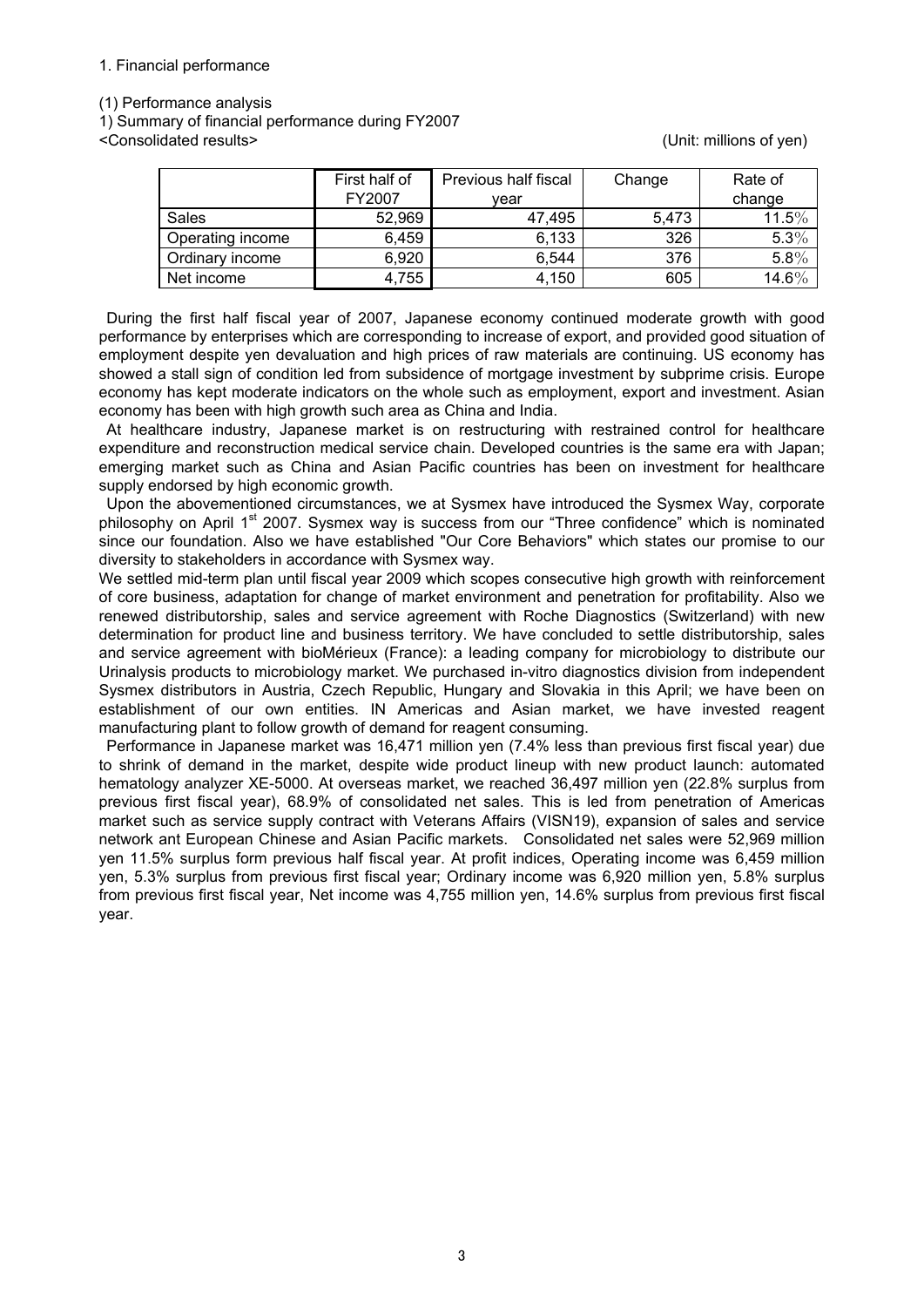### 2) Information on regional segments

< Results in each region> (Unit: millions of yen)

|          | i woodito in caon region p<br>$\mathsf{v}$ ni. Milio 110 VI yun |                         |                         |          |                   |  |  |
|----------|-----------------------------------------------------------------|-------------------------|-------------------------|----------|-------------------|--|--|
|          |                                                                 | First half of<br>FY2007 | Previous fiscal<br>year | Change   | Rate of<br>change |  |  |
|          | Sales                                                           | 17,220                  | 18,468                  | $-1,248$ | $-6.8\%$          |  |  |
| Japan    | Operating<br>income                                             | 3,512                   | 3,270                   | 241      | $7.4\%$           |  |  |
|          | Sales                                                           | 10,185                  | 9,099                   | 1,086    | $11.9\%$          |  |  |
| Americas | Operating<br>income                                             | 479                     | 143                     | 335      | 233.3%            |  |  |
|          | <b>Sales</b>                                                    | 19,218                  | 14,765                  | 4,452    | $30.2\%$          |  |  |
| Europe   | Operating<br>income                                             | 2,169                   | 1,828                   | 341      | $18.7\%$          |  |  |
|          | Sales                                                           | 3,905                   | 3,196                   | 709      | 22.2%             |  |  |
| China    | Operating<br>income                                             | 424                     | 343                     | 80       | $23.5\%$          |  |  |
| Asia     | Sales                                                           | 2,440                   | 1,966                   | 473      | $24.1\%$          |  |  |
| Pacific  | Operating<br>income                                             | 323                     | 260                     | 62       | 23.9%             |  |  |

Note: Figures for sales indicate sales to external customers.

#### <Japan>

The business climate in Japan remained severe as the government deployed policy to curb medical expenditures toward the goal of rationalizing medical costs. Our external sales came to 17,220 million yen, (down 6.8 percent from the first half of fiscal 2006).

Increased income including proceeds from export sales to overseas affiliates served to offset higher selling, general and administrative expenses, and pushed our operating income to 3,512 million yen, (up 7.4 percent).

#### <Americas>

We took steps to heighten recognition of our brand among a wide range of customers and increase our share of the market. This led to an expansion of sales in the hematology segment, and our regional sales amounted to 10,185 million yen (up 11.9 percent).

Increased sales and improved profitability counterbalanced increases in selling, general and administrative expenses, and gave us an operating income of 479 million yen (up 233.3 percent). <Europe>

We recorded favorable sales in the fields of hematology, urinalysis, and coagulation as a result of measures to strengthen our sales and service network, integrated concept solution marketing in key countries, and approaches to emerging markets rapidly improving their medical infrastructures. With further help from the weak yen, our sales amounted to 19,218 million yen (up 30.2 percent).

Increased sales outweighed higher selling, general and administrative expenses, and our operating income rose to 2,169 million yen (up 18.7 percent).

### <China>

Although our sales were adversely influenced by the program of medical service reform, we promoted a campaign for lease-based sales of coagulation analyzers and sales of urinalysis analyzers. This expanded our sales in the fields of urinalysis and coagulation, and boosted our total sales to 3,905 million yen (up 22.2 percent).

Since increased sales offset higher selling, general and administrative expenses, our operating income reached 424 million yen (up 23.5 percent).

## <Asia Pacific>

We improved our sales and service network, which helped to expand our sales in the fields of hematology and coagulation. Our sales amounted to 2,440 million yen (up 24.1 percent).

Although our selling, general and administrative expenses rose along with the cost sales and service setup, higher sales enabled us to increase our operating income to 323 million yen (up 23.9 percent).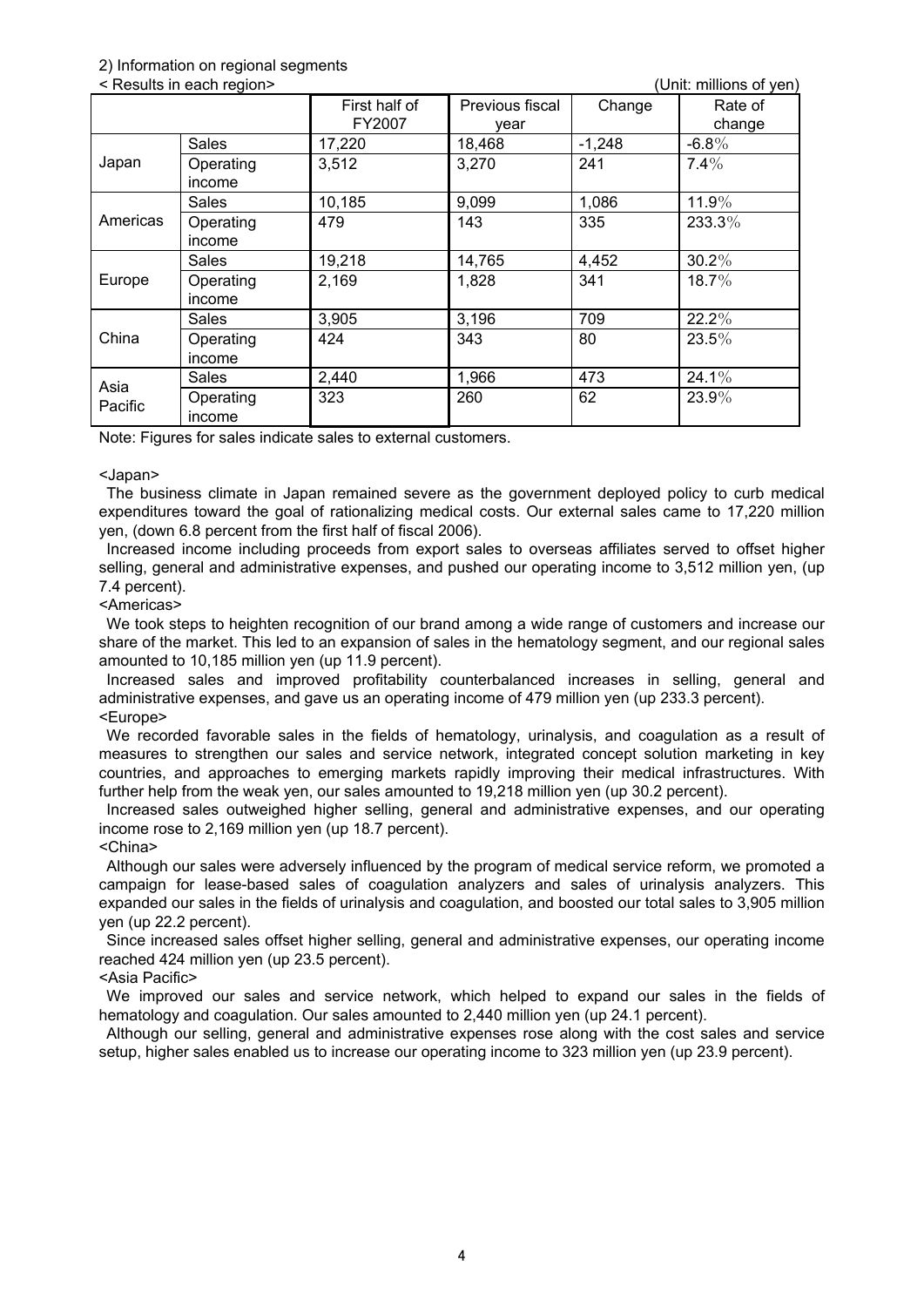#### 3) Status of research and development

Our Group has adopted the provision of high-value testing for the optimization and standardization of medical services as its vision for research and development. In accordance with this vision, we are conducting research and development of new diagnostic technology while constantly taking up the challenge of the latest technology and pursuing its reliability. In so doing, we are creating products that anticipate the wide-ranging needs of our customers. Through these activities, we hope to contribute to enhancing the quality of life, extending healthy life expectancy, and increasing value in the context of healthcare economics. To these ends, we are expanding from the domain of conventional screening tests and implementing research and development of new diagnostic technology for disease management.

We are promoting the development of new testing technology and products, mainly in the four areas of hematological and immunological diseases, cancer, chronic diseases, and infectious diseases. During the term, we developed technology for detection of immature cells and microcells that is effective for diagnosis in the area of hematological and immunological diseases by applying cell analysis technology based on flow cytometry. In the cancer area, we implemented clinical research on colonary and stomach cancer with a view to expanding the application scope of technology for rapid detection of lymph node metastasis, which we had already commercialized for breast cancer. In regard to our cancer recurrence prognosis technology, we pursued development toward clinical testing and practical utilization. In the area of chronic diseases, we manufactured a prototype system for simulation of diabetes and implemented clinical research in Japan and overseas. And in the area of infectious diseases, we unveiled three products in our POCTEM S Series of rapid testing kits for respiratory infections: 1) POCTEM S Influenza, for detection of influenza viruses in about 10 minutes; 2) POCTEM S RSV, for detection of RS viruses, which can infect respiratory tracts in infancy and childhood; and 3) POCTEM S Adeno, for detection of the adenovirus, which causes so-called "pool fever." These products can contribute to prevention of the worsening and spread of respiratory infections, which are hard to identify from symptoms alone. In addition, we are developing instruments and reagents applying chemiluminescent enzyme immunoassay (CLEIA) technology.

During the term, we actively reported our R&D results and their clinical utility at the Japanese Association of Medical Technologists, the Japanese Cancer Association, and other academic meetings, both in Japan and abroad.

Our technology concerning reagents for measuring immature cells in the blood, which is used in reagents especially for instruments such as the XE-2100, our multi-parameter automated hematology analyzer, was awarded the 2007 Minister's Prize for Science and Technology (in the Development Category) of the Commendation for Science and Technology in a ceremony hosted by the Ministry of Education, Culture, Sports, Science and Technology.

During the term, our expenditures for research and development totaled 4,158 million yen, an amount equivalent to 7.8 percent of our sales.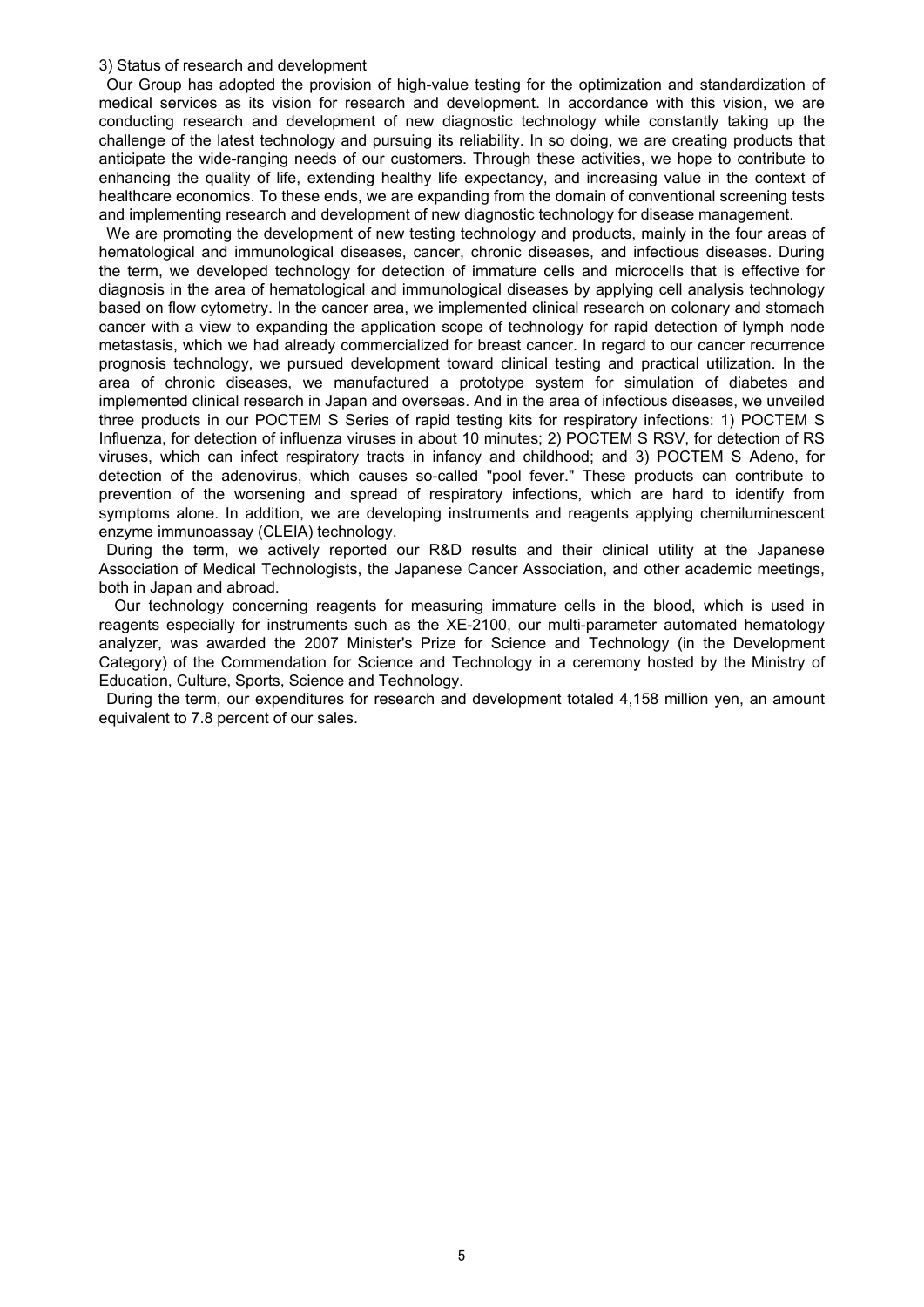## 4) Forecast for fiscal year 2007

 $<$  Consolidated financial statement forecast $>$ 

|                  |                      |                      |        | (unit: million yen) |
|------------------|----------------------|----------------------|--------|---------------------|
|                  | First half of FY2007 | Previous fiscal year | Change | Rate of             |
|                  |                      |                      |        | change              |
| Net salees       | 112,000              | 101,041              | 10,958 | $10.8\%$            |
| Operating income | 15,000               | 12,714               | 2,285  | $18.0\%$            |
| Ordinary income  | 15,300               | 13,577               | 1,722  | $12.7\%$            |
| Net Income       | 9,800                | 9,008                | 791    | $8.8\%$             |

Macro economy through this fiscal year is prospected to continue a fair condition; despite considerable invisibility may affect against organic growth, from such as high price of crude oil and raw materials. Healthcare industries will be difficult condition in Japan, Americas and Europe region due to restruction of healthcare service structure.

We are currently with mid-term plan since April 2007(during coming 3 fiscal years) and it contains the following action plan.

At IVD business unit, we execute local strategy by regions for sustainable growth and enhancement of profitability for our core business. At Americas region, we penetrate business field such as IHN: Integrated hospital network or Commercial laboratory network. We strengthen sales force and customer service network at Europe and Asian Pacific region. We launch new product lineup in Immunology and Clinical chemistry, we will distribute them to Asian market as well as Japanese market.

We invest Life Science business for fundamental technology, sales and support organization, brand acknowledgement and product lineup in order to become our second core business.

We maintain our business forecast which was announced on May  $10<sup>th</sup>$  as follows:

Sales: 112,000 (10.8%increase) Operating income: 15,000 (18.0% increase) ordinary income: 15,300 (12.7% increase), Net income:  $9,800(8.8\%$  increase) (all amounts are in million yen, indices in percentage are comparison with amount of FY2006 result).

Disclaimer:

Forecast contains current data which is built with hypothesis, and may contain future risk and uncertain events. SYSMEX may revise this forecast in the future if necessary.

# (4) Financial Condition

 First Half of FY2006 Prev. FY end March 2007 Increase or Decrease Rate of Change Total assets 106,725 101,225 5,499 5.4% Total equity 76,906 72,396 4,510 6.2% Equity ratio (%) 71.9% 70.5%

<Total assets & Shareholders' Equity> (unit: million Yen)

Total assets were increased 5,499 million Yen from previous fiscal year end, due to mainly from increase of Inventories: 2,222 million yen, tangible fixed asset: 1,525 million yen, intangible fixed asset: 1,641 million yen.

Liabilities were increased 989 million Yen from previous fiscal year end, due to mainly from increase accrual expense: 476 million.

Net Asset was increased 4,510 million Yen due to mainly from Retained earning increase: 3,586 million Yen, capital surplus:1,789 million yen. Equity ratio was 1.4 point increased as 71.9% from previous fiscal year end.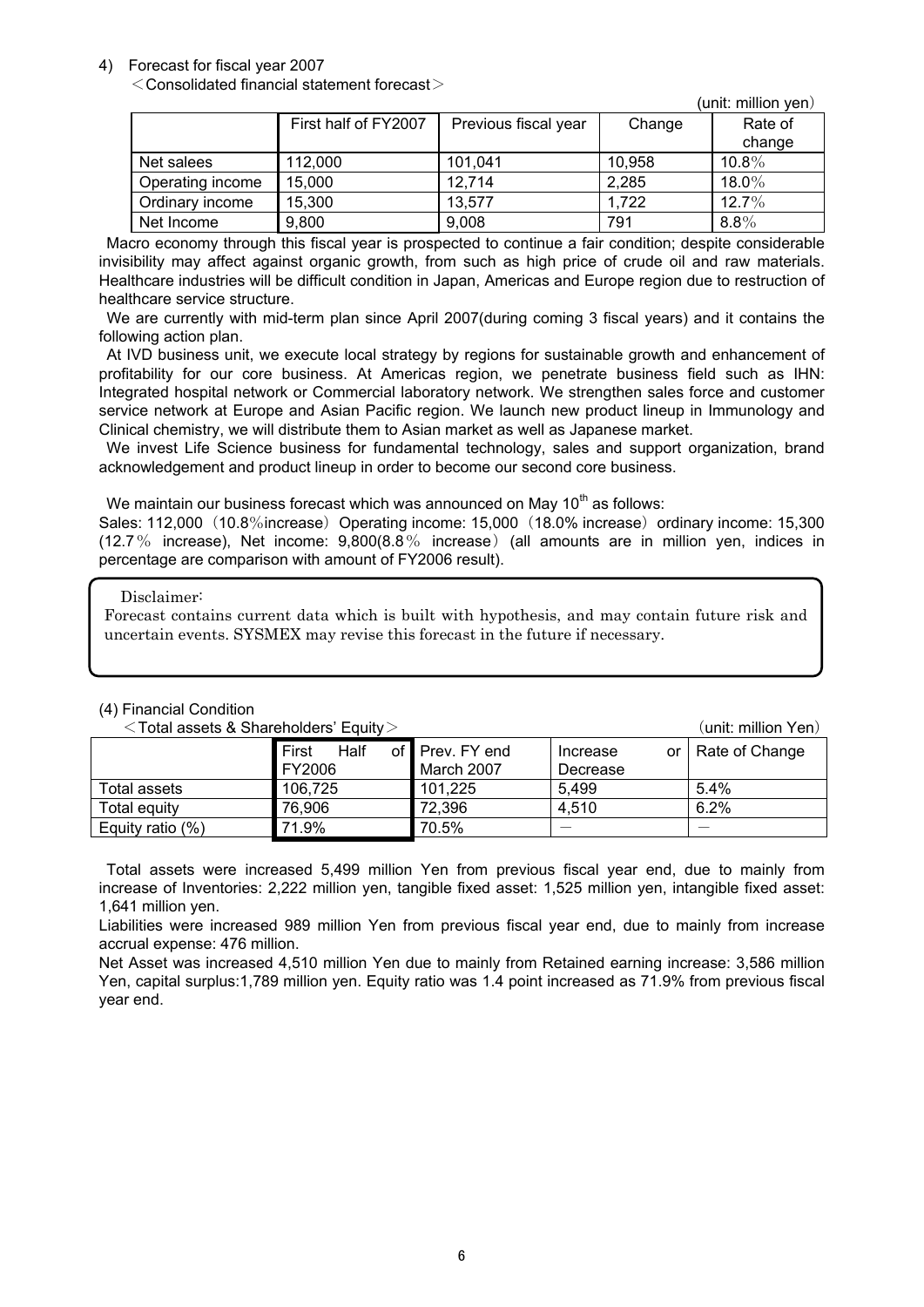# (5) Cash Flow

| $<$ Cash Flow Statement summary $>$                   |                         |                                 | (unit: million Yen) |
|-------------------------------------------------------|-------------------------|---------------------------------|---------------------|
|                                                       | First half of<br>FY2007 | Previous<br>half fiscal<br>vear | Change              |
| Cash flow from operating activities                   | 5,673                   | 4,273                           | 1,400               |
| Cash flow from investing activities                   | $-5,123$                | $-3,536$                        | $-1,586$            |
| Cash flow from financing activities                   | $-905$                  | 430                             | $-1,335$            |
| Total cash and cash equivalents at the end of<br>term | 12,412                  | 10,710                          | 1,701               |

The balance of cash and cash equivalents (hereinafter: Cash) was 12,412 million Yen Summary of each activity during this period is as follows:

# [Cash Flow from Operating Activities]

Cash which is earned by operating activities was 5,673 million Yen (1.4 billion Yen larger than previous half fiscal year), due to increase of current income before taxes (6,844 million Yen, 302 million Yen larger than previous half fiscal year), decrease of notes and account receivable 1,795 million yen (1,303 million yen increase at previous first fiscal year) and decrease of notes and account payable was 326 million yen (1.4 billion Yen larger than previous half fiscal year).

### [Cash Flow from Investing Activities]

Cash which is spent for investing activities was 5,123 million yen (1,586 million Yen larger than previous half fiscal year) due to mainly from increase of cash out by acquisition of tangible fixed assets (2,528 million Yen, 320 million Yen larger than previous half fiscal year), acquisition of intangible fixed assets (1,061 million Yen, 443 million Yen larger than previous half fiscal year) and investment in securities (993 million yen).

### [Cash Flow from Financing Activities]

Cash which is spent for financing activities was 905 million Yen (430 million yen earned in previous first fiscal year) due to mainly from issue of stocks for Stock option (661 million Yen, first time appearance) and short-term and long-term borrowings (592 million Yen, 565 million Yen larger than previous half fiscal year).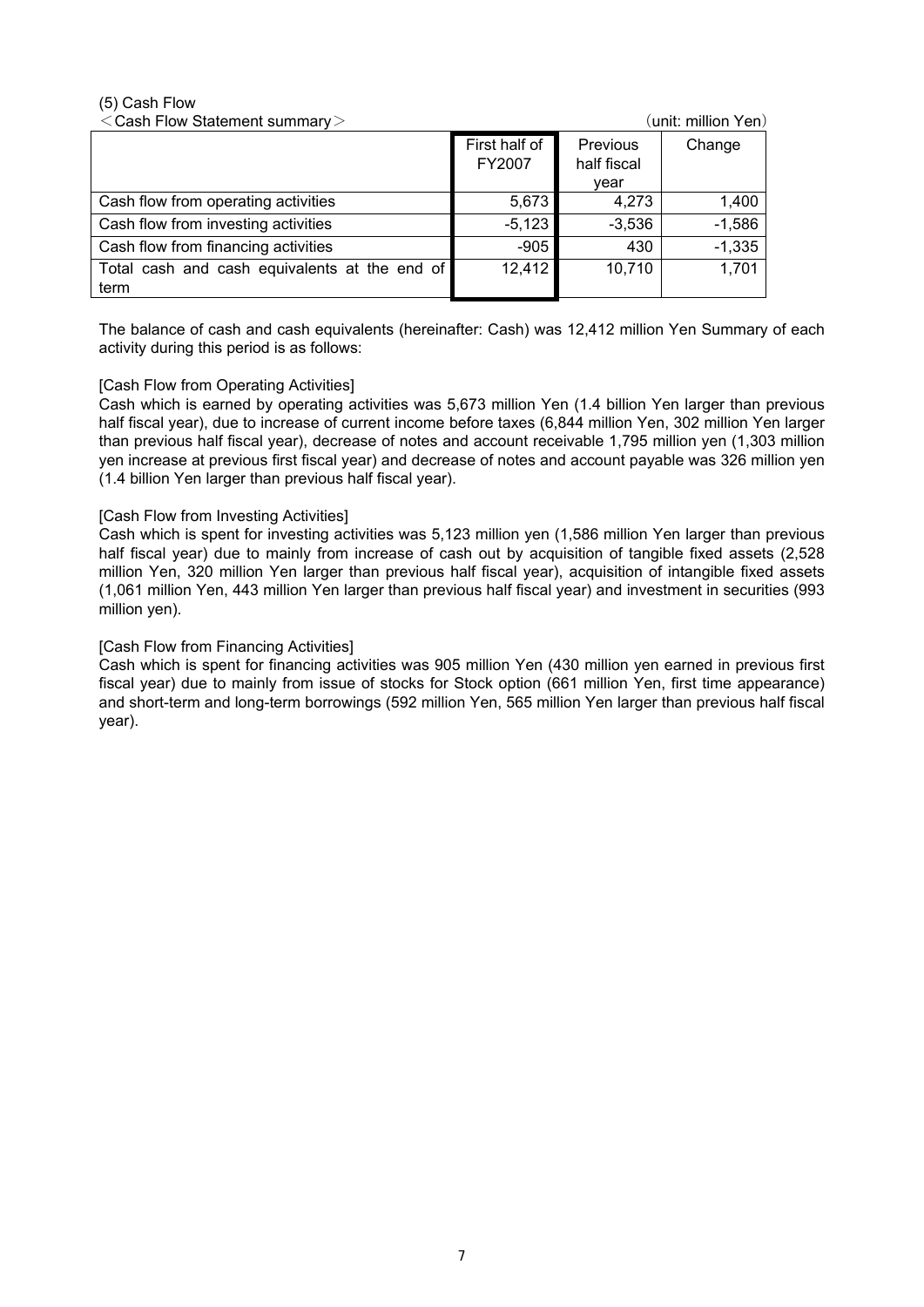$<$  Cash Flow indices  $>$ 

|                                                   | FY2006 | FY2005 | FY2004 | FY2003 | First Half |
|---------------------------------------------------|--------|--------|--------|--------|------------|
|                                                   |        |        |        |        | οf         |
|                                                   |        |        |        |        | FY2007     |
| Shareholders' Equity ratio (%)                    | 71.0   | 72.3   | 71.6   | 70.5   | 71.9       |
| Shareholders' Equity ratio at market price<br>(%) | 93.6   | 196.7  | 293.4  | 214.2  | 212.2      |
| Years for debt redemption                         | 44.9   | 9.8    | 8.4    | 6.6    | 11.0       |
| Interest coverage ratio                           | 108.1  | 308.6  | 486.8  | 362.2  | 495.4      |

#### (unit: million Yen)

\*Shareholders' Equity ratio: Shareholders' Equity/ Total assets

(Shareholders' Equity =Net assets - share warrant - minority interests)

\*Shareholders' Equity at Market Price: Share Aggregate Market Value/Total

**Assets** 

 \*Years for Debt Redemption: Balance of Interest-Bearing Liabilities/Cash Flow from Operating Activities (No description in an interim period)

\*Interest Coverage Ratio: Cash Flow from Operating Activities/Interest Payments

(1) Indices are calculated with consolidated financial figures.

(2) Total Market Value of shares is calculated as term-end price multiplied with total number of shares issued as of the term-end.

(3) Cash Flow from Operating Activities is referred from the cash flow statement summary.

(4) Balance of Interest-Bearing Liabilities is as Liabilities with interest in Consolidated Balance Sheet.

(5) Interest Payments is as amount of interest paid Consolidated Cash Flow Statement.

(3) Basic policy on distribution of profit and on-term dividends

We are aiming for active investment to sustain steady high-level growth, and assurance of a proper balance with return of profit to our shareholders along with the increase in our earning power. In connection with this return, we intend to provide for a stable dividend on a continuous basis and are targeting a consolidated dividend propensity of 20 percent in line with our basic policy of making a results distribution backed by our performance.

This term, we expect to pay a per-share dividend of 20 yen at the end of both the first and second halves, and therefore one of 40 yen for the year as a whole.

We are committed to ongoing work for further improvement of our performance and solidification of our business foundation so that we continue to meet the expectations of our shareholders.

# (4) Business and other risks

The following are the major risk factors faced in development of business by the Group that could possibly have a significant influence on our management record and financial situation.

1) Overseas sales

Our Group is engaged mainly in the development, manufacture, and sales of diagnostic instruments and reagents. In addition, it sells outside Japan through its overseas affiliates and distributors. The share of our consolidated sales occupied by overseas markets reached 62.5 percent for the year ended on March 31, 2007 and 68.9 percent for the first half of that ending on March 31, 2008. For this reason, we are hedging risks by measures such as foreign currency exchange contracts, but there remains the possibility that exchange rate fluctuation could affect the management result and financial situation of our Group.

#### 2) Impact of reform of the medical service system

In Japan, there are many significant changes underway in the environment surrounding medical services, such as fast-paced population aging along with low birthrates, advances in medical technology, and mounting demands concerning the quality of care for patients. Against this background, the authorities continue to promote a reform of the medical service system to the ends of rationalizing medical costs and more efficiently providing high-quality medical services. Our management result and financial situation could also be influenced by this reform.

The future will presumably bring continued measures for rationalization of medical costs and demands for higher efficiency in hospital management, better medical services, and new testing needs. In this climate, while bolstering our investment in the life science field in areas such as definitive diagnosis for cancer, we are striving to provide total solutions encompassing diagnostic instruments and reagents, IT,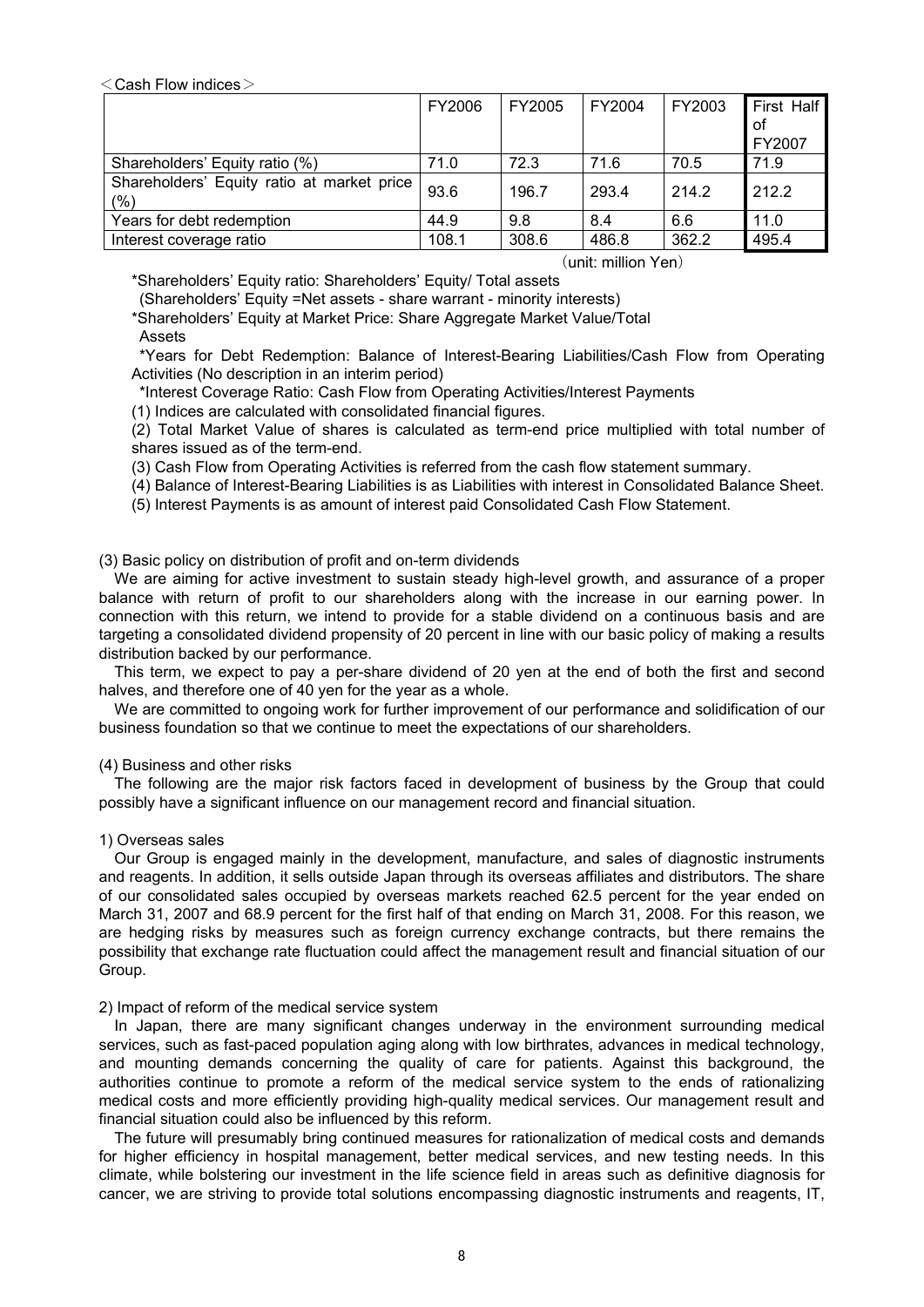and after-sales support, and to retain the ability for finely-tuned accommodation of diversifying needs.

#### 3) Procurement of materials

Our Group manufactures and sells diagnostic instruments and reagents. We procure the materials for these products from about 300 firms in Japan and 50 in other countries. It may possibly become difficult for us to procure important parts and materials due to changes in the external environment, such as revisions of national laws and regulations; operational or industrial reorganization, depending on product types associated with circumstances at suppliers; and problems of quality at manufacturers.

For this reason, we are constructing a scheme for both the centralized management and Group-wide sharing and use of supplier information required for stable procurement as well as information on items such as the trends in laws and regulations in each industry and country. As a hedge against unforeseen occurrences, we added capabilities for two-way information exchange and sharing with suppliers to our procurement operation system, and erected a setup enabling information sharing with affiliates on materials used in instruments. Similarly, for materials used in the manufacture of reagents, we have begun to take approaches to the construction of an information-sharing system linking our reagent production bases in seven locations worldwide.

#### 4) Measures for risks in the use of information systems

Our Group utilizes an in-house IT-driven network for information transmission, circulation of project drafts, and other decision-making procedures. To curtail the impact of network trouble on our business to the minimum, we have taken risk countermeasures, such as the dispersion of risks by construction of different in-house networks for each function and assurance of alternative (back-up) routes for the major networks. For key systems supporting our core business, we make back-ups of all operations on a routine basis, and have taken steps to see that, even in the event of actualization of a serious risk, we can swiftly restore all work up until the end of the preceding working day.

In the security aspect, we have installed all personal computers with software to detect and eliminate viruses. We are further heightening security by installing firewalls and virus gateways at points of connection with the Internet. For OS security patches, we have incorporated mechanisms for automatically distributing patches indicating internal checking, and are unifying in-house security labels. To guard against the leakage of information by mobile computers which have recently been rising, we are requiring the use of fingerprint verification units to prevent unauthorized access by third parties. We are also encoding vital information.

Our website and e-mail server constitute our portal for external contact, and the server for Sysmex Network Communication Systems (SNCS) acts as a value-added service for our customers. These important systems are monitored by specialized technicians at an external service center 24 hours a day, 365 days a year. In this way, we endeavor to hold down the incidence of service suspension and maintain our supply of services to customers around the world.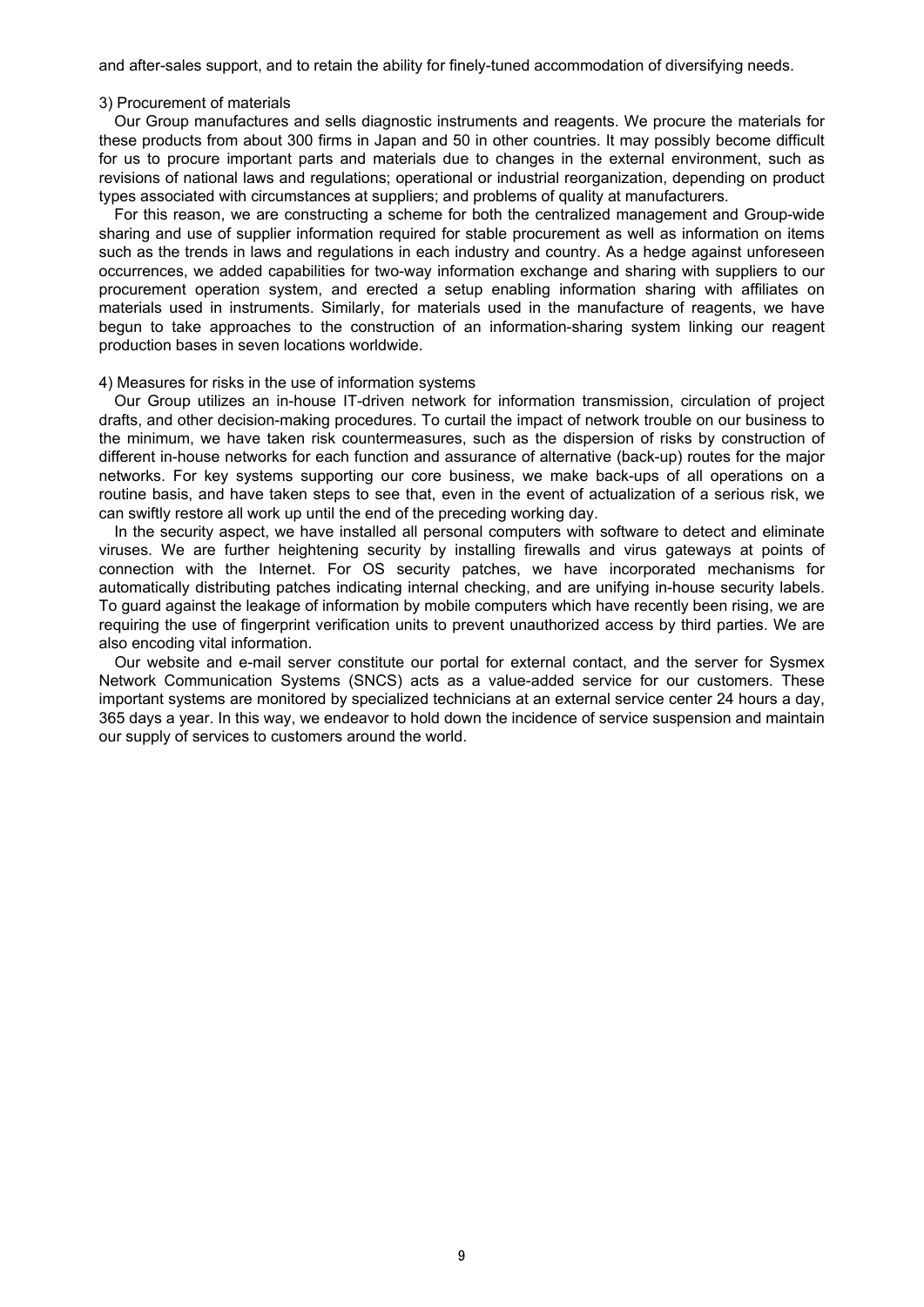# 2.SYSMEX group structure

SYSMEX group contains headquarters (SYSMEX Corporation), 36 subsidiaries and one affiliate company, our core business is healthcare industry which provides products for in-vitro diagnostics.

Headquarters has core function for Development, Production, Sales and service after sales, Japanese subsidiaries has function for part of development, manufacturing and leasing. At overseas 24 subsidiaries have function for reagents production and sales administration by territory, 4 subsidiaries have function for software development. Following chart is summary for business chain in SYSMEX group.

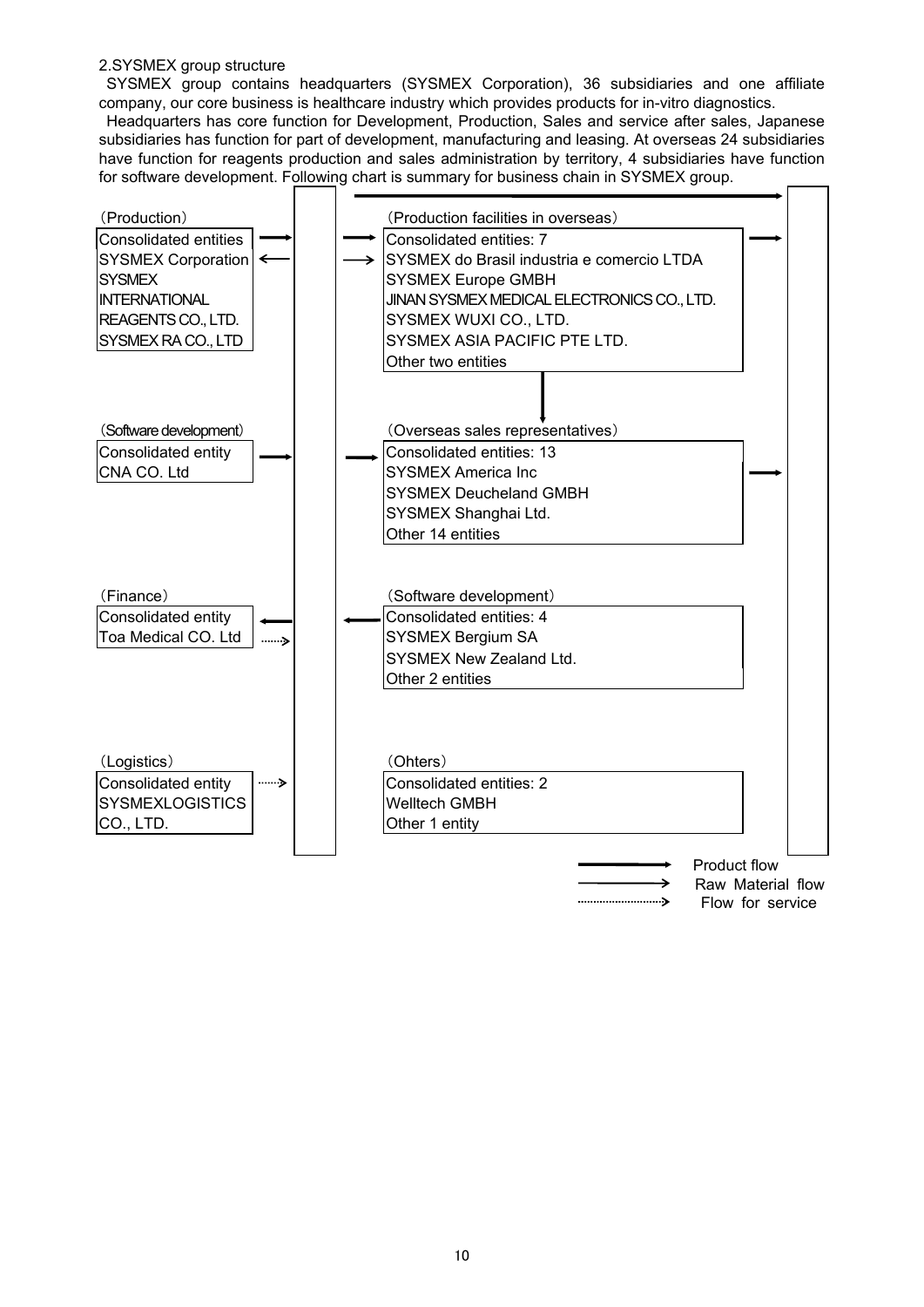# 3. Management policy

(1) Basic policy in corporate management

Formulated on April 1, 2007, the Sysmex Way, our new corporate philosophy, carries on the values of our "three confidences," which have been at the foundation of our basic management policy since our establishment, and makes an extended redefinition of them for adaptation to the changing internal and external environments. In accordance with the Sysmex Way, we have also determined "core behaviors" that set forth the value we are to provide to our customers, employees, partners, shareholders, and society.



The Sysmex Way expresses the orientation to be taken and the values to be cherished by the Sysmex Group from now on. We shall endeavor to have it practiced by all Group members, and strive for higher levels of trust in society as well as further advancement.

(2) Targeted management indicators

Our Group mid-term plan, which runnig until March 31, 2010, is aimed at consolidated sales of 140 billion yen and consolidated ordinary profit of 20.5 billion yen in its final year.

(3) Corporate management strategy over the medium and long terms, and agenda to be addressed As a distinctive global enterprise, our Group will develop its business around the basic strategy keyed by the watchwords "global niche No. 1, focus on Asia, and focus on life science," and strive for continued strong growth on a stable basis.

The major tasks in promotion of this core strategy are as follows.

1) Reinforcement of R&D capabilities

To further bolster our core technology, which is our key advantage, we are going to condition and amplify the environment for research and development around the vision for Sysmex Techno Park.

Through this activity, we intend to create and commercialize practical new technology and develop business around it in the field of life science. Meanwhile, in the diagnostics segment, which is our core business, we shall strive for further growth by swift development and timely marketing of new products. 2) Market-specific business development

We are developing business on a global scale in the five markets of Japan, the Americas, Europe, China, and the Asia-Pacific region. Under the concept of "greater hematology," we are endeavoring to strengthen our position in the segments of hematology and coagulation. At the same time, we aim to be the global market leader in the urinalysis segment. Taking full advantage of our features as a global firm located in Asia, we are going to develop business in the segments of immunochemistry, clinical chemistry, and a wide range of others in the diagnostics field in Japan, China, and the Asia-Pacific region. It is our goal to be the leading company in this field in Japan and the rest of Asia.

In addition, we plan to promote our business by making extensive use of alliances and M&A strategies on both global and local scales, pursue technical synergy, expand our product series, and reinforce our sales network.

3) Global business standardization and ERP system reconstruction

We will promote the international standardization of our business process through coordination between our head office and sites in all regions as the underpinning to support the expansion of our Group and continued high growth. We are also going to rebuild our Group-level enterprise resource planning (ERP) system to help the standardized process take root and to heighten levels of business efficiency.

4) Active approaches to the environment and risk management

We adopted the new Sysmex Way philosophy and the "core behaviors," which are based on it, that set forth our responsibilities to our customers, employees, partners, shareholders, and society. As a part of the approaches to society based on these core behaviors, we are going to take environmental measures and heighten our risk management.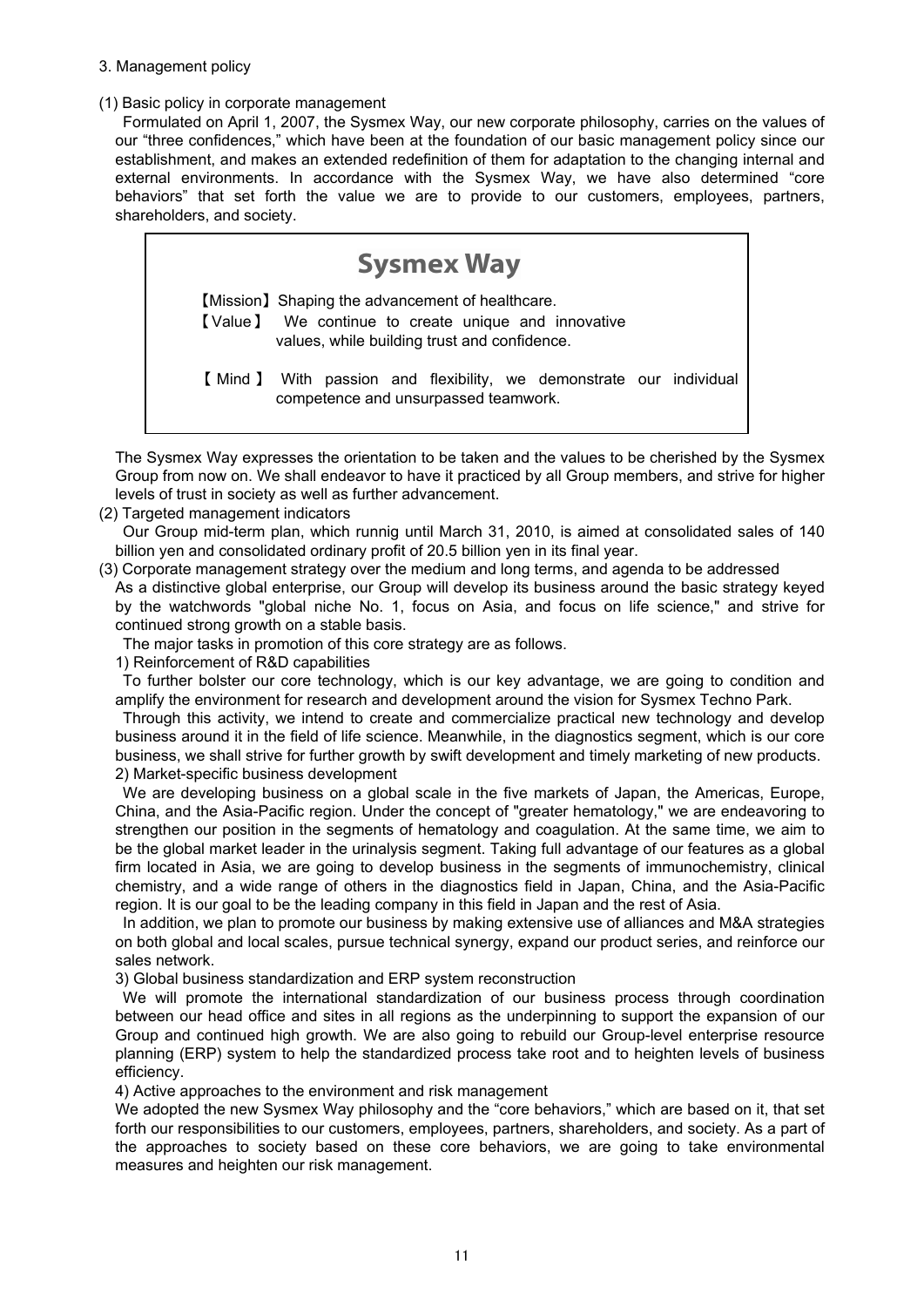# Consolidated Balance Sheet

|                                     |                                                       |       |              |       |        | (unit: million Yen)   |       |
|-------------------------------------|-------------------------------------------------------|-------|--------------|-------|--------|-----------------------|-------|
| Period                              | Previous term                                         |       | Current term |       | Change | Fiscal 2006           |       |
|                                     | (as of September 30, 2006) (as of September 30, 2007) |       |              |       |        | (as of March 31,2007) |       |
| Items                               | Amount                                                | $\%$  | Amount       | $\%$  | Amount | Amount                | $\%$  |
| (Assets)                            |                                                       |       |              |       |        |                       |       |
| Current assets                      |                                                       |       |              |       |        |                       |       |
| Cash and Deposit                    | 10,876                                                |       | 12,512       |       |        | 12,793                |       |
| Notes and accounts receivable trade | 28,220                                                |       | 30,300       |       |        | 31,910                |       |
| Marketable securities               | 19                                                    |       | 41           |       |        | 41                    |       |
| Inventories                         | 16,549                                                |       | 18,786       |       |        | 16,563                |       |
| Others                              | 4,706                                                 |       | 6,599        |       |        | 5.320                 |       |
| Allowance for doubtful debts        | $-430$                                                |       | $-514$       |       |        | $-508$                |       |
| Current assets total                | 59,941                                                | 64.2  | 67,725       | 63.5  | 7,783  | 66,120                | 65.3  |
| <b>Fixed assets</b>                 |                                                       |       |              |       |        |                       |       |
| Tangible fixed assets               |                                                       |       |              |       |        |                       |       |
| Buildings and structures            | 7,752                                                 |       | 9,586        |       |        | 8,164                 |       |
| Tools, furniture and fixtures       | 3,704                                                 |       | 4,161        |       |        | 3,786                 |       |
| Land                                | 7,741                                                 |       | 7,885        |       |        | 7,871                 |       |
| Others                              | 3,286                                                 |       | 3,672        |       |        | 3,958                 |       |
| Tangible fixed assets total         | 22,485                                                |       | 25,305       |       | 2,820  | 23,780                |       |
| Intangible fixed assets             |                                                       |       |              |       |        |                       |       |
| Intangible fixed assets total       | 3,505                                                 |       | 5,367        |       | 1,861  | 3,726                 |       |
| <b>Investments</b>                  |                                                       |       |              |       |        |                       |       |
| Investments in securities           | 3,516                                                 |       | 3,534        |       |        | 3,004                 |       |
| Others                              | 3,926                                                 |       | 4,795        |       |        | 4,597                 |       |
| Allowance for doubtful debts        | $-3$                                                  |       | -3           |       |        | -3                    |       |
| Investments total                   | 7,438                                                 |       | 8,326        |       | 887    | 7,598                 |       |
| Fixed assets total                  | 33,429                                                | 35.8  | 39,000       | 36.5  | 5,570  | 35,104                | 34.7  |
| Total assets                        | 93,371                                                | 100.0 | 106,725      | 100.0 | 13,353 | 101,225               | 100.0 |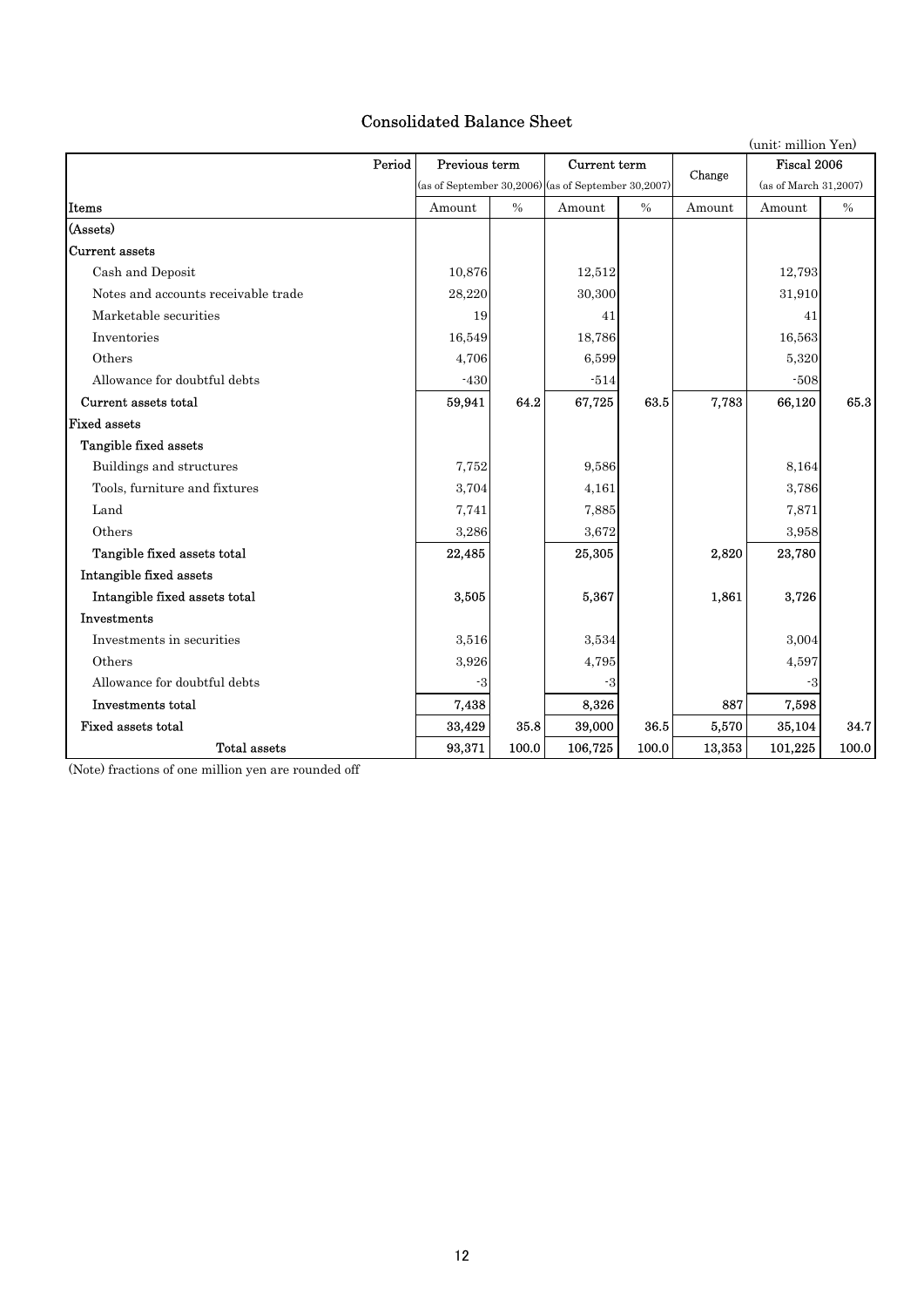# Consolidated Balance Sheet

|                                                         |                                                       |               |              |       |        | (unit: million Yen)   |       |
|---------------------------------------------------------|-------------------------------------------------------|---------------|--------------|-------|--------|-----------------------|-------|
| Period                                                  | Previous term                                         |               | Current term |       | Change | Fiscal 2006           |       |
|                                                         | (as of September 30, 2006) (as of September 30, 2007) |               |              |       |        | (as of March 31,2007) |       |
| <b>Items</b>                                            | Amount                                                | $\frac{0}{0}$ | Amount       | $\%$  | Amount | Amount                | $\%$  |
| (Liabilities)                                           |                                                       |               |              |       |        |                       |       |
| <b>Current liablitities</b>                             |                                                       |               |              |       |        |                       |       |
| Notes and accounts payable trade                        | 9,434                                                 |               | 10,737       |       |        | 10,731                |       |
| Short-term loans payable                                | 621                                                   |               | 66           |       |        | 79                    |       |
| Corporation taxes payable                               | 2,748                                                 |               | 3,130        |       |        | 3,244                 |       |
| Reserve for bonuses                                     | 2,182                                                 |               | 2,470        |       |        | 2,403                 |       |
| Reserve for directors' bonuses                          | 74                                                    |               | 101          |       |        | 163                   |       |
| Reserve for product warranties                          | 455                                                   |               | 579          |       |        | 541                   |       |
| Others                                                  | 7,436                                                 |               | 9,040        |       |        | 8,470                 |       |
| Current liablitities total                              | 22,954                                                | 24.6          | 26,126       | 24.5  | 3.171  | 25,634                | 25.3  |
| <b>Fixed liabilities</b>                                |                                                       |               |              |       |        |                       |       |
| Long-term loan payable                                  | 111                                                   |               | 47           |       |        | 82                    |       |
| Reserve for retirement benefits                         | 182                                                   |               | 216          |       |        | 143                   |       |
| Reserve for directors' retirement benefits              | 264                                                   |               | 247          |       |        | 264                   |       |
| Others                                                  | 2,337                                                 |               | 3,181        |       |        | 2,704                 |       |
| <b>Fixed liabilities total</b>                          | 2,896                                                 | 3.1           | 3,692        | 3.4   | 796    | 3,195                 | 3.2   |
| <b>Total liabilities</b>                                | 25,850                                                | 27.7          | 29,818       | 27.9  | 3,968  | 28,829                | 28.5  |
|                                                         |                                                       |               |              |       |        |                       |       |
| (Equity)                                                |                                                       |               |              |       |        |                       |       |
| Shareholders' equity                                    |                                                       |               |              |       |        |                       |       |
| Capital stock                                           | 8,285                                                 |               | 8,583        |       | 297    | 8,501                 |       |
| Capital surplus                                         | 11,515                                                |               | 13,520       |       | 2,005  | 11,731                |       |
| Earned surplus                                          | 44,741                                                |               | 52,381       |       | 7,639  | 48,794                |       |
| <b>Treasury stock</b>                                   | $-158$                                                |               | $-176$       |       | $-17$  | $-163$                |       |
| Total shareholders' equity                              | 64,384                                                | 69.0          | 74,309       | 69.6  | 9,924  | 68,864                | 68.0  |
| Valuation and translation adjustments                   |                                                       |               |              |       |        |                       |       |
| Unrealized gain or loss of investments in<br>securities | 951                                                   |               | 567          |       | -384   | 805                   |       |
| Foreign currency translation adjustment                 | 1,200                                                 |               | 1,834        |       | 633    | 1,674                 |       |
| Total valuation and translation adjustments             | 2,152                                                 | 2.3           | 2,402        | 2.3   | 249    | 2,480                 | 2.5   |
| Share subscription rights                               |                                                       |               | 59           | 0.1   | 59     |                       |       |
| Minority interests                                      | 983                                                   | 1.0           | 135          | 0.1   | $-847$ | 1,051                 | 1.0   |
| <b>Total equity</b>                                     | 67,520                                                | 72.3          | 76,906       | 72.1  | 9,385  | 72,396                | 71.5  |
| Total liabilities and equity                            | 93,371                                                | 100.0         | 106,725      | 100.0 | 13,353 | 101,225               | 100.0 |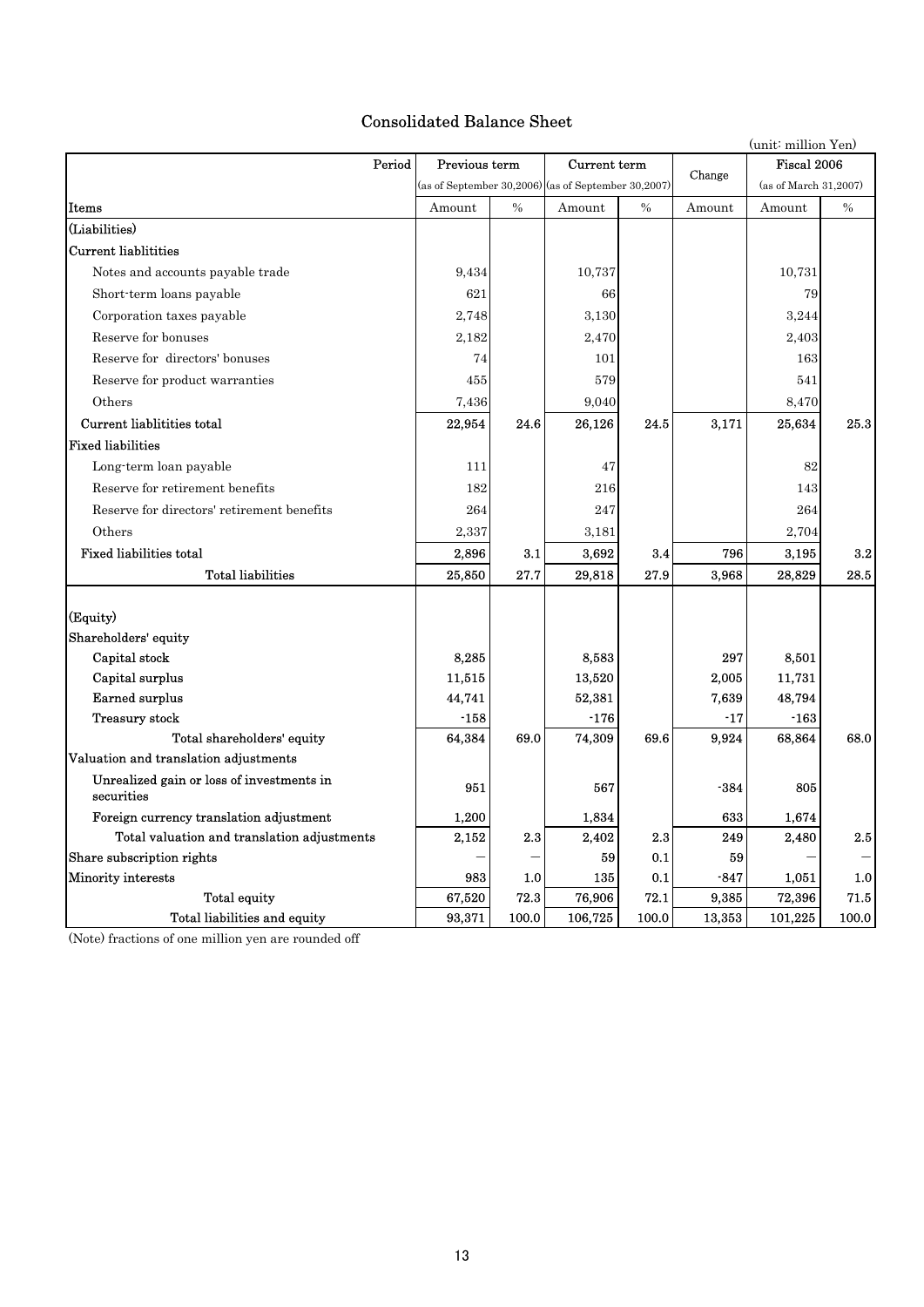# Consolidated Statements of Income

|                                                      |                  |         |                                                       |         | (unit: million Yen) |                       |            |  |
|------------------------------------------------------|------------------|---------|-------------------------------------------------------|---------|---------------------|-----------------------|------------|--|
| Period                                               | Previous term    |         | Current term                                          |         | Change              | Fiscal 2006           |            |  |
|                                                      |                  |         | (as of September 30, 2006) (as of September 30, 2007) |         |                     | (as of March 31,2007) |            |  |
| Items                                                | Amount           | $\%$    | Amount                                                | $\%$    | Amount              | Amount                | $\%$       |  |
| Sales                                                | 47,495           | 100.0   | 52,969                                                | 100.0   | 5,473               | 101,041               | 100.0      |  |
| Cost of sales                                        | 19,725           | 41.5    | 21,642                                                | 40.9    | 1,917               | 43,497                | 43.0       |  |
| Gross profit                                         | 27,770           | 58.5    | 31,327                                                | 59.1    | 3,556               | 57,543                | 57.0       |  |
| Selling, general and administrative expenses         | 21,637           | 45.6    | 24,867                                                | 46.9    | 3,230               | 44,828                | 44.4       |  |
| Operating income                                     | 6,133            | 12.9    | 6,459                                                 | 12.2    | 326                 | 12,714                | 12.6       |  |
| Non-operating income                                 |                  |         |                                                       |         |                     |                       |            |  |
| Interest income                                      | 39               |         | 94                                                    |         |                     | 107                   |            |  |
| Dividends earned                                     | 22               |         | 20                                                    |         |                     | 41                    |            |  |
| Royalties earned                                     | 24               |         | 18                                                    |         |                     | 48                    |            |  |
| Equity in earnings of investees                      | 12               |         | 29                                                    |         |                     | 29                    |            |  |
| Income from investment real estate                   | 197              |         | 193                                                   |         |                     | 393                   |            |  |
| Exchange gain                                        | 231              |         | 138                                                   |         |                     | 374                   |            |  |
| Others                                               | 75               |         | 100                                                   |         |                     | 190                   |            |  |
| Non-operating income total                           | 602              | 1.3     | 595                                                   | 1.1     | -7                  | 1,185                 | 1.1        |  |
| Non-operating expenses                               |                  |         |                                                       |         |                     |                       |            |  |
| Interest expense                                     | 11               |         | 12                                                    |         |                     | 27                    |            |  |
| Cash discount                                        |                  |         | 14                                                    |         |                     | 28                    |            |  |
| Office lease termination expenses                    |                  |         | 21                                                    |         |                     | 27                    |            |  |
| Maintenance cost of investment real estate           | 83               |         | 76                                                    |         |                     | 169                   |            |  |
| Others                                               | 96               |         | 10                                                    |         |                     | 69                    |            |  |
| Non-operating expenses total                         | 192              | 0.4     | 134                                                   | 0.2     | $-57$               | 322                   | 0.3        |  |
| Ordinary income                                      | 6,544            | 13.8    | 6,920                                                 | 13.1    | 376                 | 13,577                | 13.4       |  |
| <b>Extraordinary profits</b>                         |                  |         |                                                       |         |                     |                       |            |  |
| Gain on sales of investment securities               | $\boldsymbol{0}$ |         |                                                       |         |                     | 117                   |            |  |
| Gains on sale of fixed assets                        | 3                |         | $\mathbf{0}$                                          |         |                     | 27                    |            |  |
| Reversal of allowance for doubtful debts             | 21               |         | 9                                                     |         |                     | 42                    |            |  |
| Investment income from change of equity              | $\overline{2}$   |         |                                                       |         |                     | $\overline{2}$        |            |  |
| Income from settlement                               |                  |         |                                                       |         |                     | 180                   |            |  |
| Extraordinary profits total                          | 27               | 0.1     | 9                                                     | 0.0     | $-17$               | 370                   | 0.4        |  |
| <b>Extraordinary losses</b>                          |                  |         |                                                       |         |                     |                       |            |  |
| Write-down of securities                             |                  |         | 52                                                    |         |                     | 38                    |            |  |
| Loss on sales of investment securities               |                  |         | 7                                                     |         |                     |                       |            |  |
| Loss on disposal of fixed assets                     | $\rm 29$         |         | 25                                                    |         |                     | 141                   |            |  |
| Extraordinary losses total                           | 29               | 0.1     | 86                                                    | 0.2     | 56                  | 180                   | $\rm 0.2$  |  |
| Net income before income taxes and minority interest | 6,542            | 13.8    | 6,844                                                 | 12.9    | 302                 | 13,768                | 13.6       |  |
| Income taxes                                         | 2,718            |         | 2,983                                                 |         |                     | 5,139                 |            |  |
| Deferred income taxes                                | $-360$           |         | $-880$                                                |         |                     | $-424$                |            |  |
| Income taxes total                                   | 2,357            | 5.0     | 2,102                                                 | 3.9     | $-255$              | 4,715                 | 4.7        |  |
| Minority interest                                    | 34               | 0.1     | $-13$                                                 | $-0.0$  | -47                 | 44                    | 0.0        |  |
| Net income                                           | 4,150            | $8.7\,$ | 4,755                                                 | $9.0\,$ | 605                 | 9,008                 | $\ \, 8.9$ |  |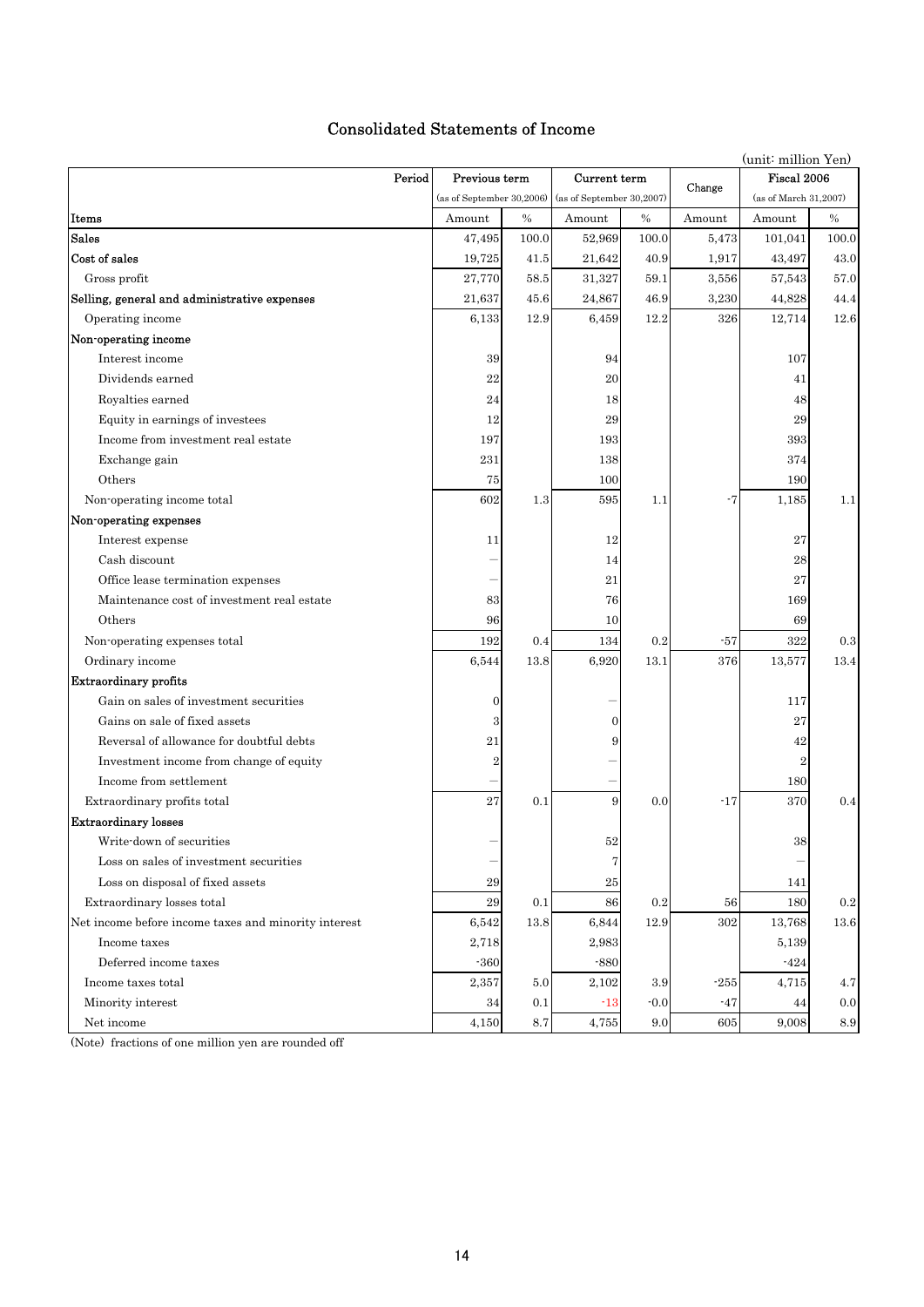# Consolidated Statement of Changes in Equity

1st half FY2006(from April 1 to September 30,2006)

| (unit: million Yen)                                     |               |        |                                               |        |                                  |  |  |  |  |  |
|---------------------------------------------------------|---------------|--------|-----------------------------------------------|--------|----------------------------------|--|--|--|--|--|
|                                                         |               |        | Shareholder's equity                          |        |                                  |  |  |  |  |  |
|                                                         | Capital stock |        | Capital surplus Earned surplus Treasury stock |        | Total<br>shareholder's<br>equity |  |  |  |  |  |
| Balance at the end of previous period                   | 7,954         | 11,184 | 41,550                                        | $-150$ | 60,538                           |  |  |  |  |  |
| Changes of items during the period                      |               |        |                                               |        |                                  |  |  |  |  |  |
| Issuance of stock                                       | 330           | 330    |                                               |        | 661                              |  |  |  |  |  |
| Dividends from surplus (Note) <sup>2</sup>              |               |        | $-798$                                        |        | $-798$                           |  |  |  |  |  |
| Bonuses to Directors (Note) <sup>(2)</sup>              |               |        | $-159$                                        |        | $-159$                           |  |  |  |  |  |
| Net income                                              |               |        | 4,150                                         |        | 4,150                            |  |  |  |  |  |
| Purchases of treasury stock                             |               |        |                                               | $-7$   | $-7$                             |  |  |  |  |  |
| Net changes of items other than<br>shareholders' equity |               |        |                                               |        |                                  |  |  |  |  |  |
| Total changes of items during the period                | 330           | 330    | 3,191                                         | $-7$   | 3,845                            |  |  |  |  |  |
| Balance at the end of the current period                | 8,285         | 11,515 | 44,741                                        | $-158$ | 64,384                           |  |  |  |  |  |

|                                                         |                                                               |                                                  |                                                          |                       | (unit: million Yen) |
|---------------------------------------------------------|---------------------------------------------------------------|--------------------------------------------------|----------------------------------------------------------|-----------------------|---------------------|
|                                                         |                                                               | Valuation and translation adjustments            |                                                          |                       |                     |
|                                                         | Unrealized<br>gain or loss of<br>investments in<br>securities | Foreign<br>currency<br>translation<br>adjustment | <b>Total Valuation</b><br>and translation<br>adjustments | Minority<br>interests | Total equity        |
| Balance at the end of previous period                   | 1,234                                                         | 872                                              | 2,107                                                    | 860                   | 63,507              |
| Changes of items during the period                      |                                                               |                                                  |                                                          |                       |                     |
| Issuance of stock                                       |                                                               |                                                  |                                                          |                       | 661                 |
| Dividends from surplus (Note) <sup>2</sup>              |                                                               |                                                  |                                                          |                       | $-798$              |
| Bonuses to Directors (Note) <sup>(2)</sup>              |                                                               |                                                  |                                                          |                       | $-159$              |
| Net income                                              |                                                               |                                                  |                                                          |                       | 4,150               |
| Purchases of treasury stock                             |                                                               |                                                  |                                                          |                       | $-7$                |
| Net changes of items other than<br>shareholders' equity | $-283$                                                        | 328                                              | 44                                                       | 122                   | 167                 |
| Total changes of items during the period                | $-283$                                                        | 328                                              | 44                                                       | 122                   | 4,013               |
| Balance at the end of the current period                | 951                                                           | 1,200                                            | 2,152                                                    | 983                   | 67,520              |

(Note)① fractions of one million yen are rounded off

<sup>2</sup> Appropriation of unappropriated retained earnings as resolved in the Ordinary General Shareholder's Meeting held in June 2006.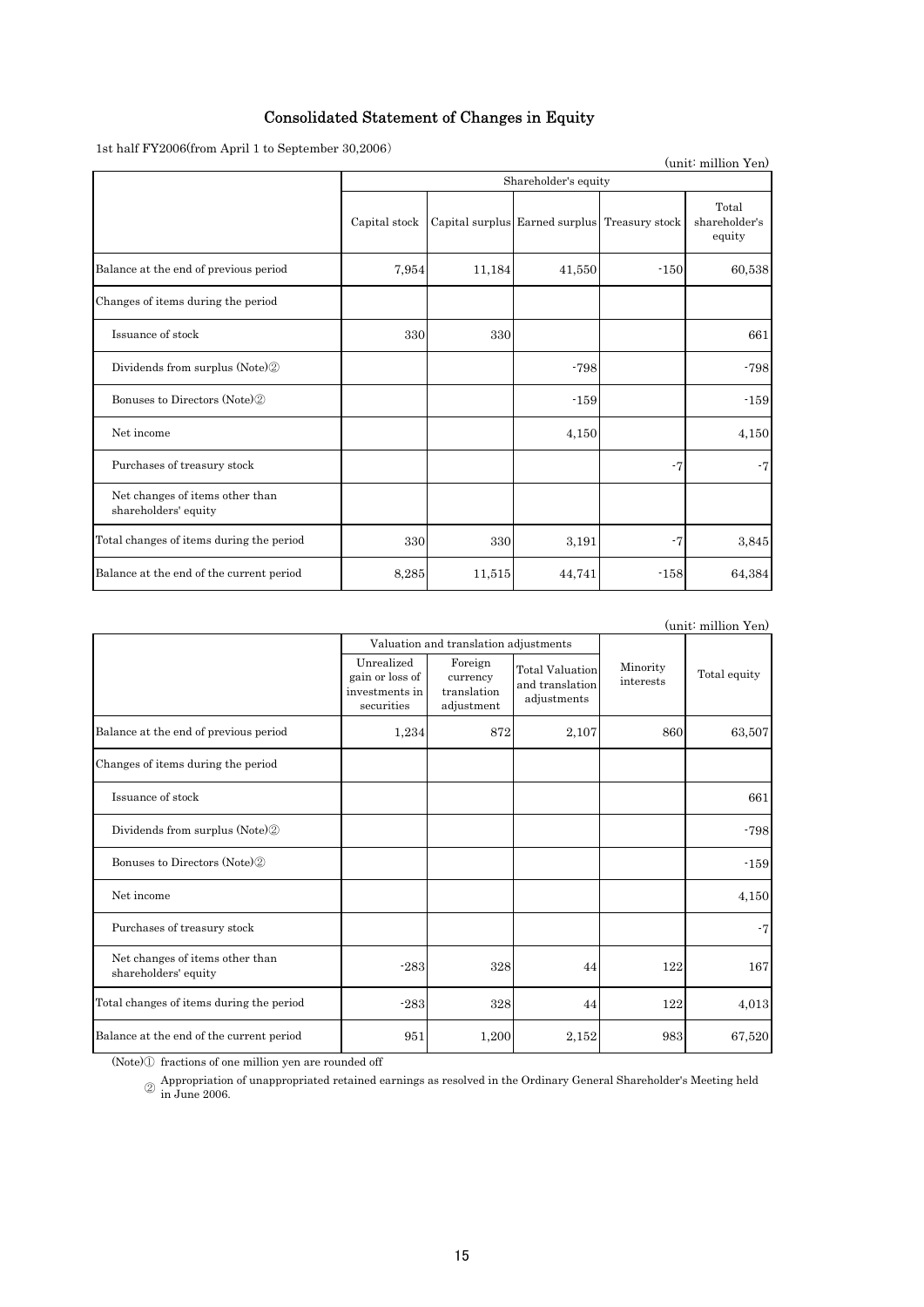#### 1st half FY2007(from April 1 to September 30,2007)

(unit: million Yen)

| Capital stock |          |                |          | Total<br>shareholder's<br>equity              |
|---------------|----------|----------------|----------|-----------------------------------------------|
|               | 11,731   | 48,794         | $-163$   | 68.864                                        |
|               |          |                |          |                                               |
| 81            | 81       |                |          | 163                                           |
|               | 1,706    |                |          | 1,706                                         |
|               |          | $-1,011$       |          | $-1,011$                                      |
|               |          | 4,755          |          | 4,755                                         |
|               |          |                | $-12$    | $-12$                                         |
|               | $\Omega$ |                | $\theta$ | $\Omega$                                      |
|               |          | $-157$         |          | $-157$                                        |
|               |          |                |          |                                               |
| 81            | 1,789    | 3,586          | $-12$    | 5,444                                         |
|               | 13,520   | 52,381         | $-176$   | 74,309                                        |
|               |          | 8,501<br>8,583 |          | Capital surplus Earned surplus Treasury stock |

(unit: million Yen) 805 1,674 2,480 - 1,051 72,396 163 1,706 -1,011 4,755 -12 0 -157  $-238$  160  $-78$  59  $-915$   $-934$  $-238$  160  $-78$  59  $-915$  4,510 567 1,834 2,402 59 135 76,906 Balance at the end of previous period Changes of items during the period Issuance of new shares by exercise of warrants Valuation and translation adjustments Minority Minority<br>interests Total equity Unrealized gain or loss of investments in securities Foreign currency translation adjustment Total Valuation and translation adjustments Share subscription rights Issuance of new shares for share exchange Purchase of treasury stock Disposal of treasury stock Net changes of items other than shareholders' equity Decrease in retained earnings due to fiscal year-end change for subsidiary Dividends from retained earnings Net income Balance at the end of the current period Total changes of items during the period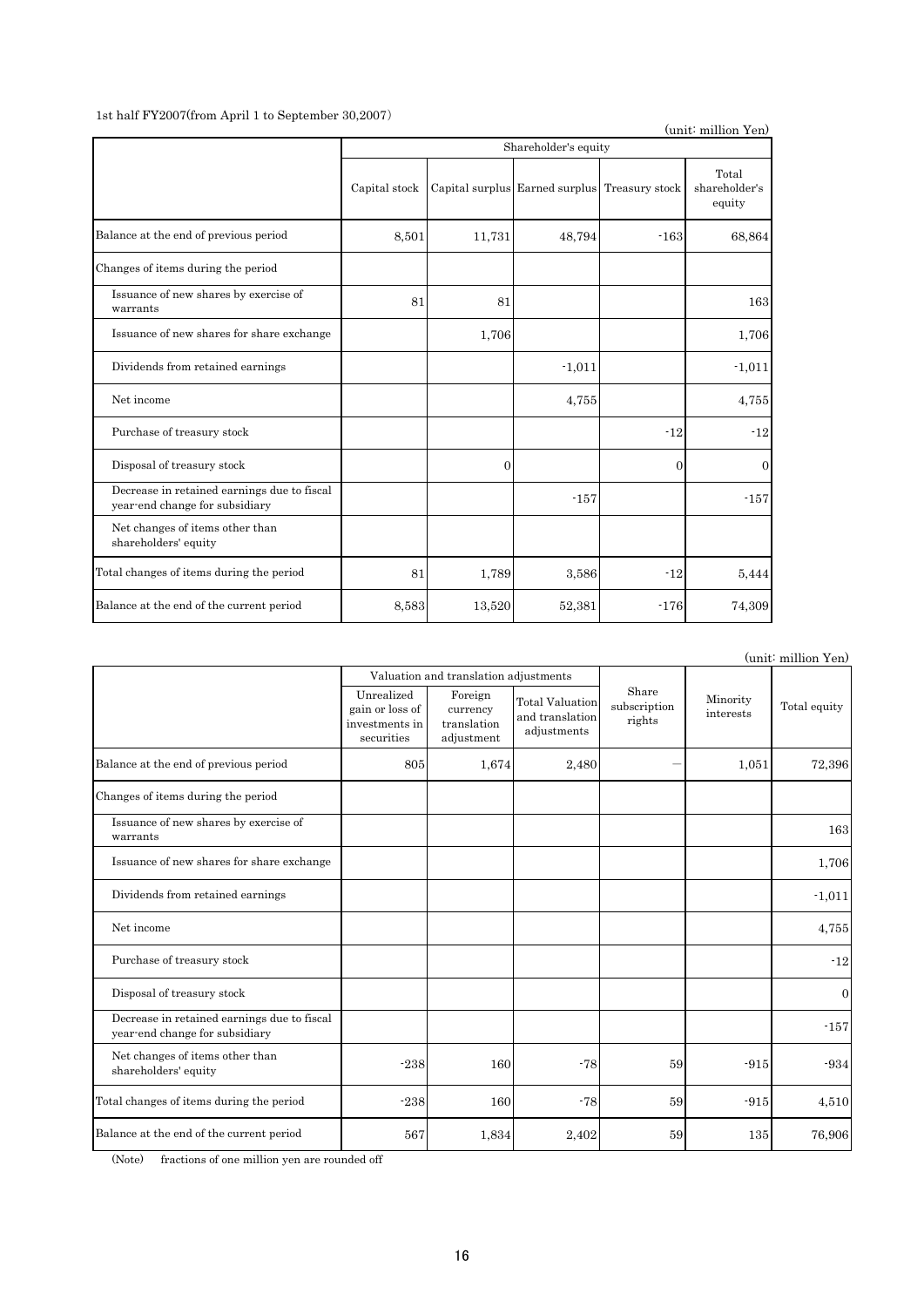#### FY2006(from April 1 ,2006 to March 31,2007)

(unit: millions of Yen)

|                                                         |               |          | Shareholders' equity                          |                |                                  |
|---------------------------------------------------------|---------------|----------|-----------------------------------------------|----------------|----------------------------------|
|                                                         | Capital stock |          | Capital surplus Earned surplus Treasury stock |                | Total<br>shareholders'<br>equity |
| Balance at the end of previous period                   | 7,954         | 11,184   | 41,550                                        | $-150$         | 60,538                           |
| Changes of items during the period                      |               |          |                                               |                |                                  |
| Issuance of stock                                       | 546           | 546      |                                               |                | 1,093                            |
| Dividends from appropriation of surplus                 |               |          | $-798$                                        |                | $-798$                           |
| Dividends from retained earnings                        |               |          | $-804$                                        |                | $-804$                           |
| Bonuses to Directors from appropriation of<br>surplus   |               |          | $-159$                                        |                | $-159$                           |
| Net income                                              |               |          | 9,008                                         |                | 9,008                            |
| Purchase of treasury stock                              |               |          |                                               | $-12$          | $-12$                            |
| Disposal of treasury stock                              |               | $\Omega$ |                                               | $\overline{0}$ | $\overline{0}$                   |
| Net changes of items other than<br>shareholders' equity |               |          |                                               |                |                                  |
| Total changes of items during the period                | 546           | 546      | 7,244                                         | $-12$          | 8,325                            |
| Balance at the end of the current period                | 8,501         | 11,731   | 48,794                                        | $-163$         | 68,864                           |

|                                                         |                                                               | Valuation and translation adjustments            |                                                          |                       |                |
|---------------------------------------------------------|---------------------------------------------------------------|--------------------------------------------------|----------------------------------------------------------|-----------------------|----------------|
|                                                         | Unrealized<br>gain or loss of<br>investments in<br>securities | Foreign<br>currency<br>translation<br>adjustment | <b>Total Valuation</b><br>and translation<br>adjustments | Minority<br>interests | Total equity   |
| Balance at the end of previous period                   | 1,234                                                         | 872                                              | 2,107                                                    | 860                   | 63,507         |
| Changes of items during the period                      |                                                               |                                                  |                                                          |                       |                |
| Issuance of stock                                       |                                                               |                                                  |                                                          |                       | 1,093          |
| Dividends from appropriation of surplus                 |                                                               |                                                  |                                                          |                       | $-798$         |
| Dividends from retained earnings                        |                                                               |                                                  |                                                          |                       | $-804$         |
| Bonuses to Directors from appropriation of<br>surplus   |                                                               |                                                  |                                                          |                       | $-159$         |
| Net income                                              |                                                               |                                                  |                                                          |                       | 9,008          |
| Purchase of treasury stock                              |                                                               |                                                  |                                                          |                       | $-12$          |
| Disposal of treasury stock                              |                                                               |                                                  |                                                          |                       | $\overline{0}$ |
| Net changes of items other than<br>shareholders' equity | $-429$                                                        | 802                                              | 372                                                      | 190                   | 563            |
| Total changes of items during the period                | $-429$                                                        | 802                                              | 372                                                      | 190                   | 8,888          |
| Balance at the end of the current period                | 805                                                           | 1,674                                            | 2,480                                                    | 1,051                 | 72,396         |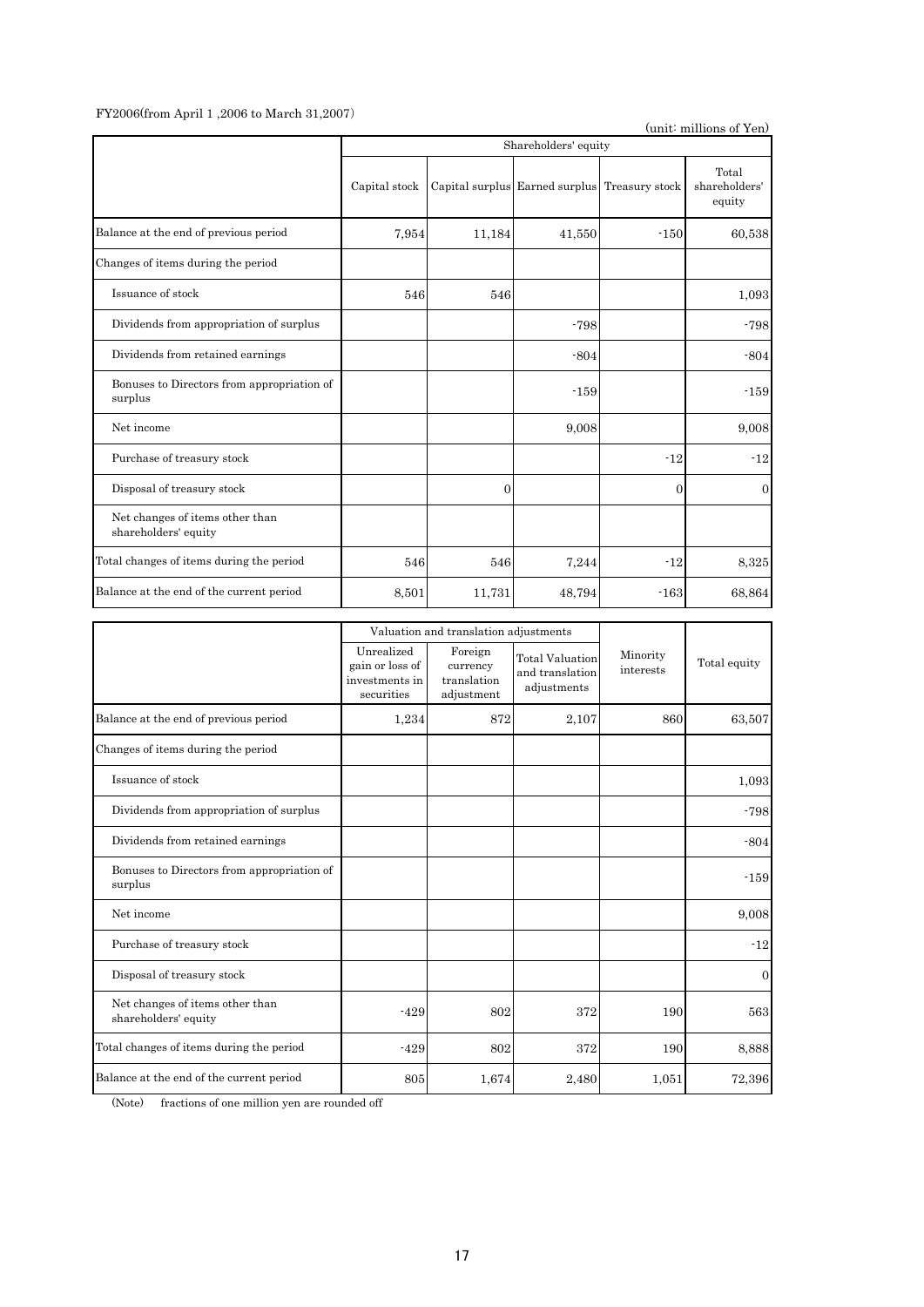# Consolidated Statements of Cash Flow

| consondated Blatements of Cash Tiow<br>(unit: million Yen)                             |                                                       |              |          |                       |  |  |  |  |
|----------------------------------------------------------------------------------------|-------------------------------------------------------|--------------|----------|-----------------------|--|--|--|--|
| Period                                                                                 | Previous term                                         | Current term | Change   | Fiscal 2006           |  |  |  |  |
| Items                                                                                  | (as of September 30, 2006) (as of September 30, 2007) |              |          | (as of March 31,2007) |  |  |  |  |
| Cash flow from operating activites                                                     |                                                       |              |          |                       |  |  |  |  |
| Net income before income taxes and minority interest                                   | 6.542                                                 | 6,844        |          | 13,768                |  |  |  |  |
| Depreciation and amortization                                                          | 1,887                                                 | 1,934        |          | 4,008                 |  |  |  |  |
| Amortization of consolidation goodwill                                                 | 3                                                     | 239          |          | 7                     |  |  |  |  |
| Increase/decrease in reserve for bonuses                                               | 92                                                    | 59           |          | 294                   |  |  |  |  |
| Increase/decrease in reserve for directors' bonuses                                    | 74                                                    | $-62$        |          | 163                   |  |  |  |  |
| Increase/decrease in reserve for retirement benefits                                   | 18                                                    | 16           |          | $-24$                 |  |  |  |  |
| Increase/decrease in reserve for directors' retirement benefits                        | $-19$                                                 | $-17$        |          | $-19$                 |  |  |  |  |
| Increase/decrease in allowance for doubtful debts                                      | -7                                                    | 3            |          | 46                    |  |  |  |  |
| Interest income and dividends earned                                                   | $-62$                                                 | $-115$       |          | $-149$                |  |  |  |  |
| Interest expense                                                                       | 11                                                    | 12           |          | 27                    |  |  |  |  |
| Equity in earnings/loss of investees                                                   | $-12$                                                 | $-29$        |          | $-29$                 |  |  |  |  |
| Loss on disposal of fixed assets                                                       | 29                                                    | 25           |          | 141                   |  |  |  |  |
| Increase/decrease in notes and accounts receivable                                     | $-1,303$                                              | 1,795        |          | $-4,392$              |  |  |  |  |
| Increase/decrease in inventories                                                       | $-650$                                                | $-1,547$     |          | $-297$                |  |  |  |  |
| Increase/decrease in notes and accounts payable                                        | $-52$                                                 | $-326$       |          | 690                   |  |  |  |  |
| Increase/decrease in consumption taxes payable/receivable                              | 402                                                   | 72           |          | 160                   |  |  |  |  |
| Bonuses to directors                                                                   | $-159$                                                |              |          | $-159$                |  |  |  |  |
| Others                                                                                 | 57                                                    | $-89$        |          | 389                   |  |  |  |  |
| Subtotal                                                                               | 6,852                                                 | 8,815        | 1,962    | 14,627                |  |  |  |  |
| Interest and dividends received                                                        | 61                                                    | 114          |          | 145                   |  |  |  |  |
| Interest paid                                                                          | $-10$                                                 | $-11$        |          | $-27$                 |  |  |  |  |
| Corporation taxes paid                                                                 | $-2,630$                                              | $-3,244$     |          | $-4,660$              |  |  |  |  |
| Cash flow from operating activities                                                    | 4,273                                                 | 5,673        | 1,400    | 10,085                |  |  |  |  |
| Cash flow from investing activities                                                    |                                                       |              |          |                       |  |  |  |  |
| Payments for funding of time deposit                                                   | $-124$                                                | $-21$        |          | $-40$                 |  |  |  |  |
| Proceeds from refundment of time deposit                                               | 30                                                    |              |          | 30                    |  |  |  |  |
| Payments for purchases of tangible fixed assets                                        | $-2,208$                                              | $-2,528$     |          | $-4,628$              |  |  |  |  |
| Payments for purchases of intangible fixed assets                                      | $-617$                                                | $-1,061$     |          | $-1,487$              |  |  |  |  |
| Payments for purchases of investment securities                                        |                                                       | $-993$       |          |                       |  |  |  |  |
| Cash flow from equity investment in subsidiaries                                       | $-532$                                                | $-617$       |          | -533                  |  |  |  |  |
| Others                                                                                 | $-82$                                                 | 98           |          | 28                    |  |  |  |  |
| Cash flow from investing activities                                                    | $-3.536$                                              | $-5,123$     | $-1.586$ | $-6,630$              |  |  |  |  |
| Cash flow from financing activities                                                    |                                                       |              |          |                       |  |  |  |  |
| Net increase/decrease of short-term loans                                              | 410                                                   | $-10$        |          | $-118$                |  |  |  |  |
| Proceeds from long-term loans                                                          | 182                                                   |              |          | 191                   |  |  |  |  |
| Repayment of long-term loans                                                           | $\mbox{-} 25$                                         | $-35$        |          | $\mbox{-} 64$         |  |  |  |  |
| Proceeds from issue of stocks                                                          | 661                                                   | 163          |          | 1,093                 |  |  |  |  |
| Receipt from minority shareholders                                                     | 8                                                     |              |          | 59                    |  |  |  |  |
| Payments for purchases of treasury stocks                                              | -7                                                    | $-12$        |          | $-12$                 |  |  |  |  |
| Dividend paid                                                                          | $-798$                                                | $-1,011$     |          | $-1,603$              |  |  |  |  |
| Dividend paid to minority shareholders                                                 |                                                       |              |          | -3                    |  |  |  |  |
| Cash flow from financing activities                                                    | 430                                                   | $-905$       | $-1,335$ | $-457$                |  |  |  |  |
| Effect of exchange rate changes on cash and cash equivalent                            | 126                                                   | 43           | $-83$    | 301                   |  |  |  |  |
| Increase/decrease in cash and cash equivalent                                          | 1,294                                                 | $-311$       | $-1,605$ | 3,298                 |  |  |  |  |
| Cash and cash equivalent at beginning of term                                          | 9,416                                                 | 12,714       | 3,298    | 9,416                 |  |  |  |  |
| Increase in Cash and cash equivalent due to fiscal year-end change<br>for subsidiaries |                                                       | 8            | 8        |                       |  |  |  |  |
| Cash and cash equivalent at end of term                                                |                                                       |              |          |                       |  |  |  |  |
|                                                                                        | 10,710                                                | 12,412       | 1,701    | 12,714                |  |  |  |  |